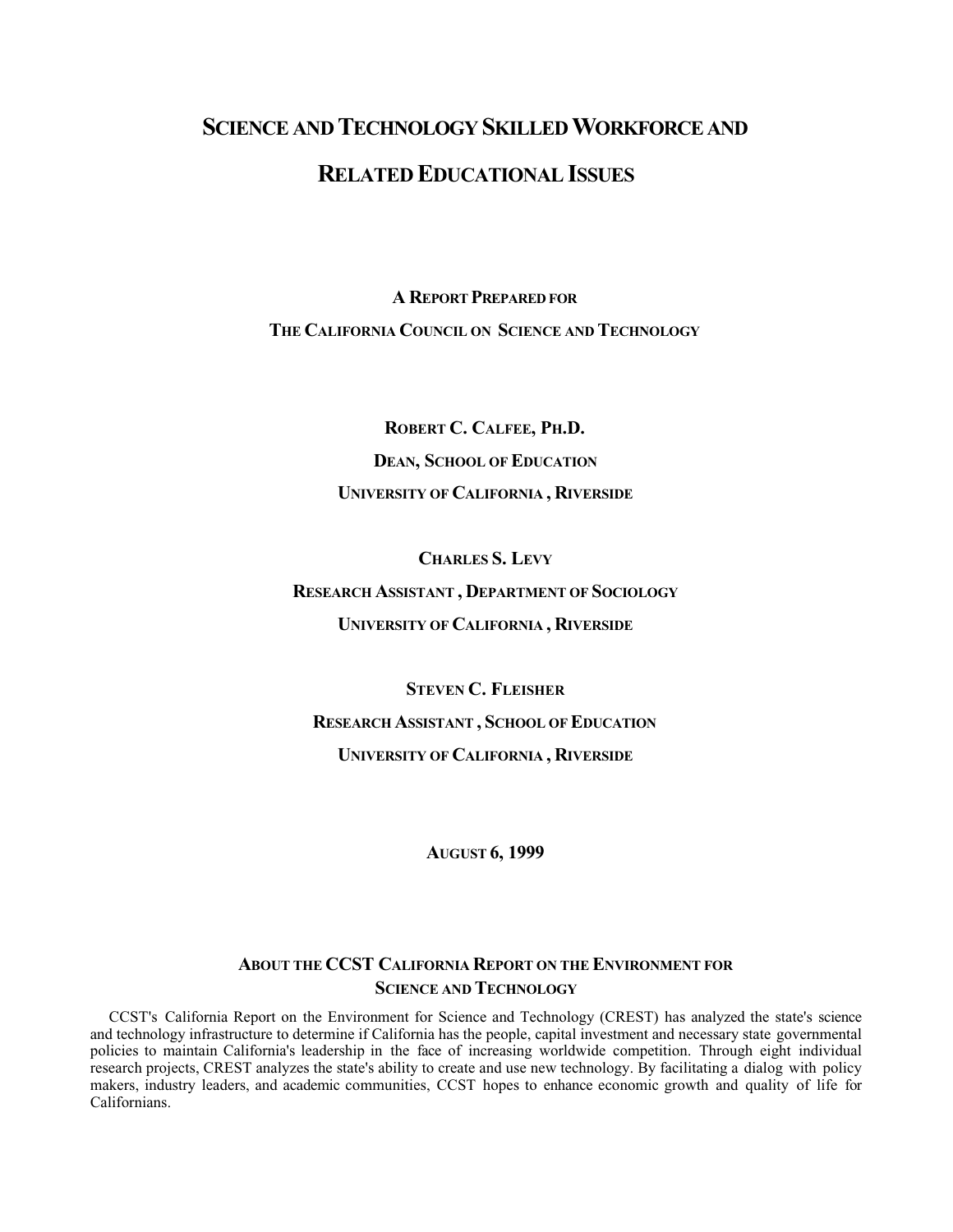#### **ACKNOWLEDGMENTS**

The California Council on Science and Technology gratefully acknowledges support from the W. M. Keck Foundation of Los Angeles, CCST's Sustaining Members, and the State of California.

#### **COPYRIGHT**

Copyright 1999 by the California Council on Science and Technology. Library of Congress Cataloging Number in Publications Data Main Entry Under Title:

Science and Technology Skilled Workforce and Related Educational Issues

ISBN 1-930117-09-4

All rights reserved. No part of this work covered by the copyrights hereon may be reproduced or copied in any form or by any means -- graphic, electronic, or mechanical, including photocopying, recording, taping or information storage and retrieval systems -- without the express written permission of the California Council on Science and Technology.

Note: The California Council on Science and Technology (CCST) has made every reasonable effort to assure the accuracy of the information in this publication. However, the contents of this publication are subject to changes, ommissions, and errors, and CCST accepts no liability for inaccuracies that may occur.

The California Council on Science and Technology is a nonprofit organization established in 1988 at the request of the California State Government and sponsored by the major post secondary institutions of California, in conjunction with leading private-sector firms. CCST's mission is to improve science and technology policy and application in California by proposing programs, conducting analyses, and helping government implement policies and initiatives for a better economy and quality of life.

The writers of this publication can be reached for questions or comments on content at the

California Council on Science and Technology 1130 K Street, Suite 280 Sacramento, California 95814

by voice at (916) 492-0996

by fax at (916) 492-0999

or e-mail at ccst@ccst.ucr.edu

To order additional copies of this report or other CCST publications contact 909.787.2913 or email ccst@ccst.ucr.edu.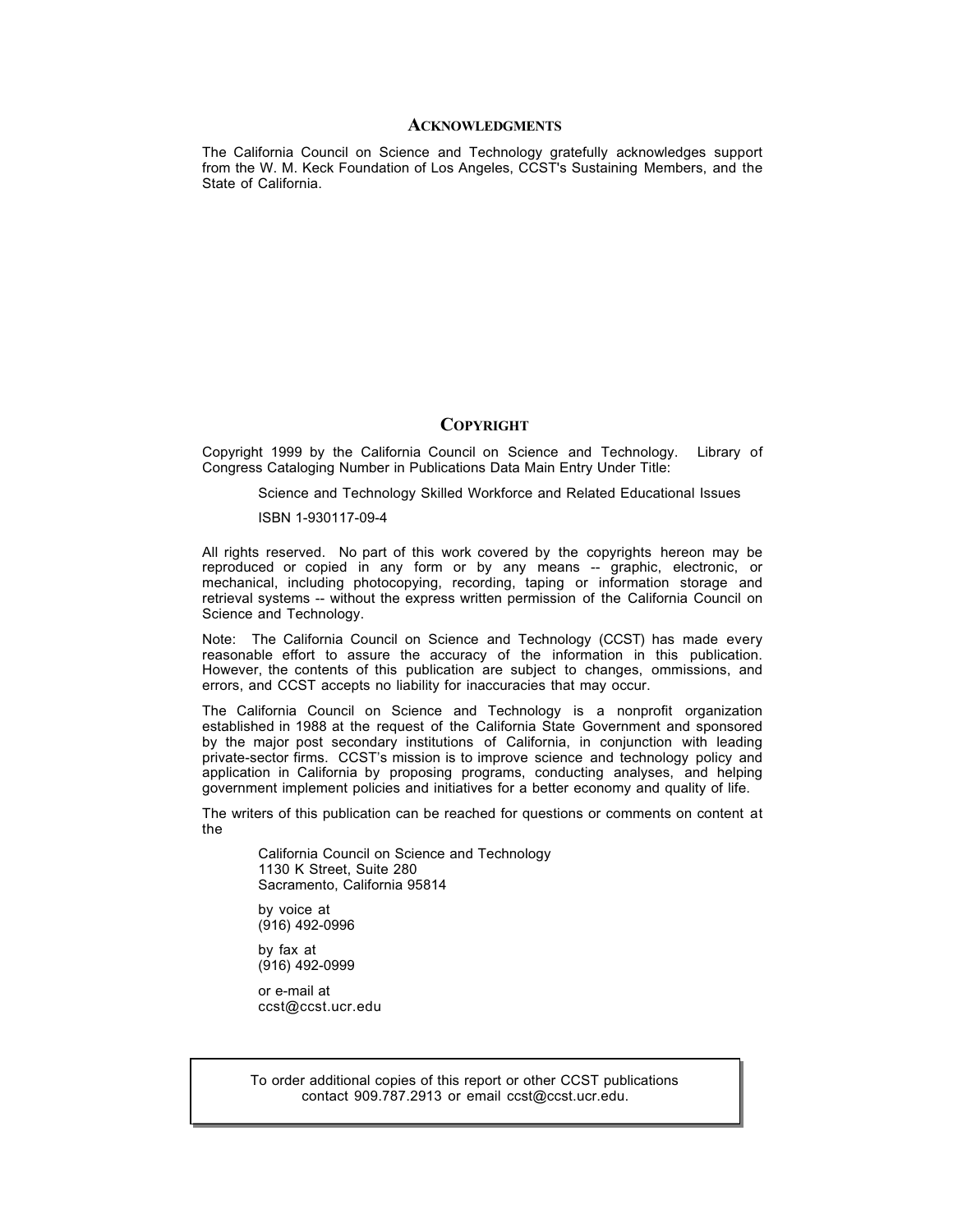# **Table of Contents**

| 1.  | Introduction- |     |
|-----|---------------|-----|
| 1.1 |               |     |
| 1.2 |               |     |
| 2.  |               |     |
| 2.1 |               |     |
| 2.2 |               |     |
| 2.3 |               |     |
| 2.4 |               |     |
| 3.  |               |     |
| 3.1 |               |     |
| 3.2 |               |     |
| 3.3 |               |     |
| 4.  |               |     |
| 4.1 |               |     |
| 4.2 |               |     |
| 5.  |               | -16 |
| 5.1 |               |     |
| 52  |               |     |
| 6.  |               | -18 |
| 7.  |               |     |
| 8.  |               |     |
| 9.  |               |     |
| 10. |               | -25 |
| 11. | References-   | -26 |

# List of Figures and Tables

| Figure 5. |  |
|-----------|--|
|           |  |
|           |  |
| Table 1.  |  |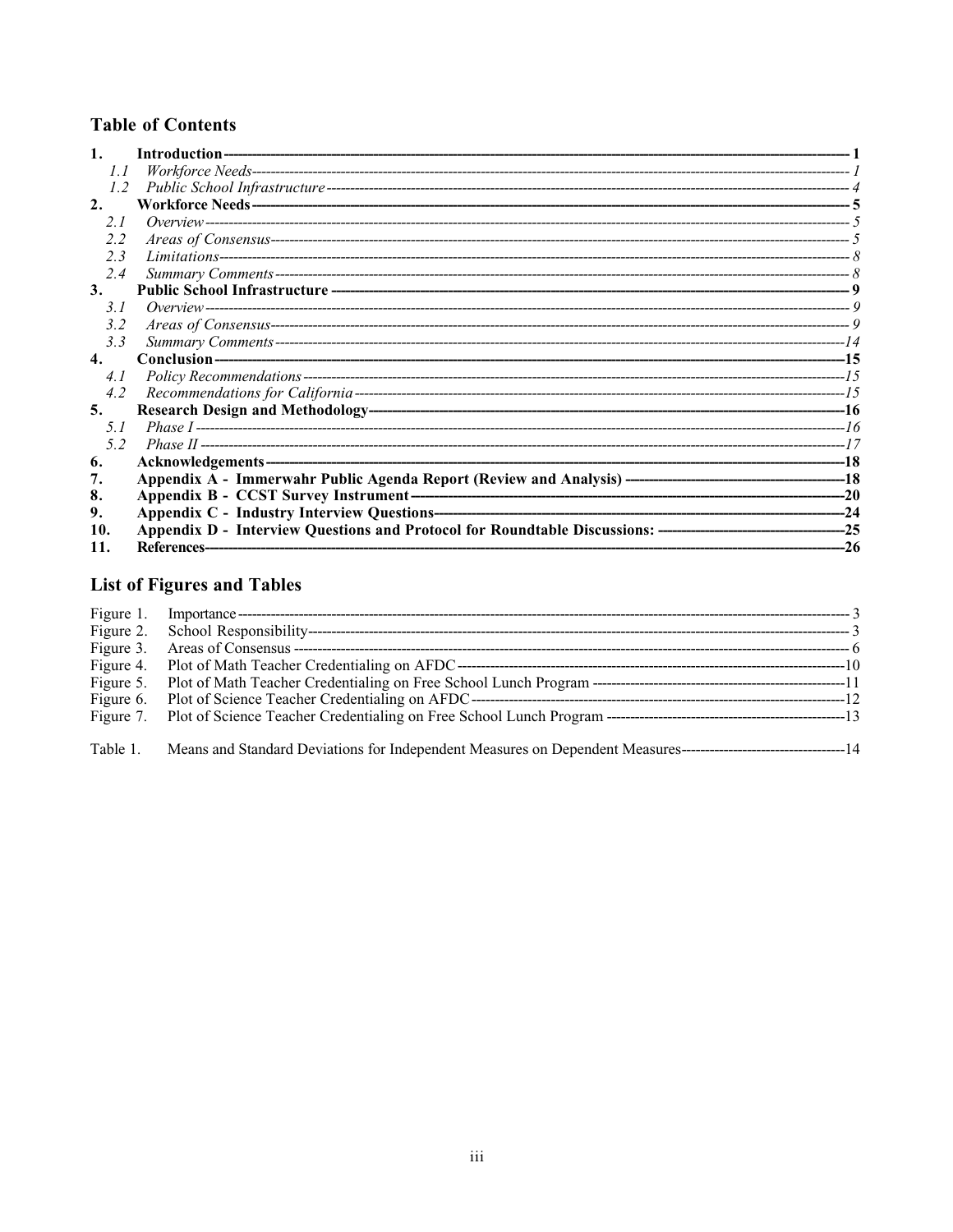## **1. Introduction**

Any analysis of the infrastructure required to support the future of science and technology in California must be grounded in both the perceived skill needs of existing business and industry as well as the actual state of the educational system that provides these skills. Although perceptions may not always represent reality, they may provide essential starting points. A careful analysis of these perceptions holds the potential to gain an understanding of the underlying structures that approximate reality. Once these underlying structures reveal themselves, serious attention can be given to the system that maintains and perpetuates it. The timeliness of this study is supported by the focus of Governor Gray Davis' current budget focus on Education and a Trained Workforce (1999), as well as the Bureau of Labor Statistics (BLS) linking of education levels to decreased unemployment (June 1998).

The purpose of this project is twofold. The first (Phase I: Workforce Needs) is to conduct a small number of case studies of selected growth industries to investigate perceptions of workforce needs at various organizational levels. By examining perceptions across "vertical slices" of each case, the project aims to develop a coherent portrait of needs that reveals common themes along with variations. The California Department of Employment Development (EDD) in their statewide survey (March 1998) of Info-Tech businesses, identified the need for skills and for skills training. The second (Phase II: Public School Infrastructure) extends the first by investigating what is known in the field of K-16 education, and about the extent and quality of opportunities for students to move through the various pipelines that generate needed talent. Reports from Public Agenda Online (April 1999) displayed findings from the Organization for Economic Cooperation and Development (OECD) showing that in 1996 the U.S. was falling behind in high school graduations, and another report from the OECD reporting that almost half of the math and reading levels of adults in the U.S. are too low for life- and work- competencies.

## **1.1 Workforce Needs**

The theoretical and practical components of the aspect of the study are grounded in the academic/career research of Stanford's Dr. John Krumboltz (1986). The John Immerwahr (January, 1999) Public Agenda Report to the National Center for Public Policy and Higher Education provides consensus to the findings of this study (namely, identifying the need for stronger higher education, identifying colleges as a crucial source for scientific and technological innovation, identifying not only the need for students to obtain better writing and communication

skills, but also the need for students to become creative and independent thinkers). The research of Los Angeles County and Orange County in their Business Resource, Assistance, and Innovation Network (BRAIN) Plan (1998), also has identified similar findings.

In 1991, the U.S. Department of Labor released a report titled, *What Work Requires of Schools: A SCANS Report for America 2000*. The Secretary's Commission on Achieving Necessary Skills (SCANS) was asked to examine the demands of the workplace and whether young people are capable of meeting those demands. Specifically, the Commission was directed to advise the Secretary on the level of skills required to enter employment. In doing so, two tasks were accomplished: (1) Defining the skills needed, and (2) Proposing acceptable levels of proficiency for them. Their conclusions regarding needed skills mirrored previous studies' findings as well as the current one completed for the *Workforce Needs* aspect of this study. In short, they found three general categories of needs for successful careers in science and technology as well as other fields: (1) *Basic Skills* like writing and mathematics; (2) *Thinking Skills* like reasoning, critical thinking, and problem solving, and; (3) *Personal Qualities* like responsibility, self-esteem, and integrity (SCANS Report 1991).

A review of local and national headlines reveals that high-tech jobs are indeed essential to local as well as statewide economies. Yet there seems to be a definite lack of a prepared workforce to fill the needed positions - - especially in the science and technology industry. Across the state there is a slow but growing recognition among high schools and universities that preparing a potential workforce -- in terms basic skills -- prior to the needs for remediation, is beneficial to both industry functioning and a healthy economy. The benefits extend not only to industry but also ultimately to communities, schools, and individuals. Locally, the San Bernardino Sun News (April 1999) reported that employers have to teach basic skills prior to training job skills.

Addressing economic and workforce needs are necessary and timely, especially for California. These are times of growth and potential for the state. By all indications, California is a technological leader, innovator and generator of new industries. However, California will be entering the new century with a serious lack of trained workforce and a severe skill gap between what science and technology industries need, and what they receive. Thus, now is the time for examining the strengths of and challenges to preparing a trained, competent and available workforce. In a report from the American Electronics Association (March 1999), the following points were highlighted: 1) there is a shortage of an educated workforce—especially in California, 2) there is a need for educated, tech-savvy, forward thinking workers, 3) highly educated workers are the electronic high-tech industry's most valuable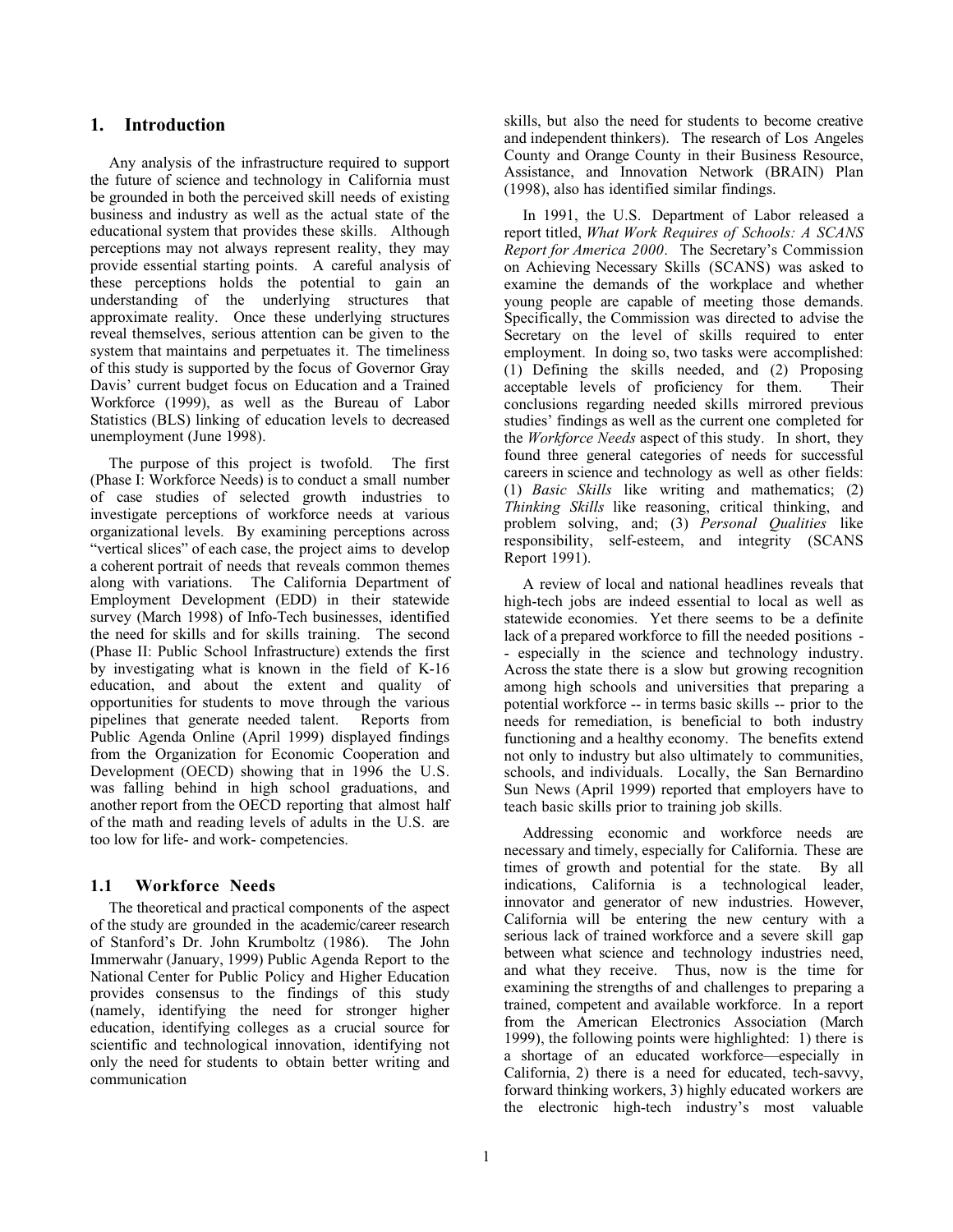resource, 4) supply of qualified graduates is down, 5) training is not just needed K-12, but is needed K-Ph.D., 5) Industry is committed to high-level support of education, and 6) that Industry, Government, and Education need to be working together.

This particular pilot study of the *Workforce Needs* aspect of this study is a component of a much larger study being conducted by the California Council on Science and Technology (CCST). The overall framework is to critically re-evaluate the structure and enablement of research and development in science and technology in California, especially in terms of identifying, coordinating and producing guidelines and detailed approaches that would tangibly improve the operation of the infrastructure for science and technology. The message the CCST is carrying to state legislators is that it is timely that California embarks on a process of strategic planning specifically in science and technology to ensure that the infrastructure for economic success in realized.

The focus of *Phase I: Workforce Needs* is on the "human capital" aspect, that is, what kind of workforce is needed for science and technology firms to make them more competitive in the current global market. This question is addressed in terms of what skills are needed of high school and college graduates, by industry, in order for them to be considered a "competent" workforce. The first part of this study (Phase I: Workforce Needs) identifies which skills are most needed, and which skills are actually being received by science and technology industries. The second part of this study (Phase II: Public School Infrastructure) focuses on the educational aspect, namely what is the current quality of the educational system regarding math and science, in terms of both the teachers and the students emerging from the system.

The conceptual framework of the *Workforce Needs* aspect of this study investigates a fundamental distinction that has emerged in previous studies (Krumboltz, 1986) -- the contrast between academic and personal competence. At one end of this continuum is an emphasis on basic skills: reading, writing, and arithmetic. The idea may be extended to reasoning and communication competence, but the fundamental notion is the same -- schools should do a solid job of teaching students the essential subject matters. At the other end of the continuum are capabilities better represented by words like *responsibility*, *dependability*, *motivation*, and *commitment*.

Very little research has been done on these matters. However, several years ago Stanford's John Krumboltz (1986) surveyed high school students along with their teachers to help determine educational priorities. He

asked two questions: (1) What were the most critical outcomes of a high school education, and (2) What were high school courses most responsible for teaching? The list of ten items included five academic areas (language arts, math, science, etc.) and five "personal" areas (promptness, responsibility, etc.). The results were dramatically consistent across the board: All of the groups said that the most critical outcomes of schooling were the personal areas (see Figure 1). Yet, it was also found that high school courses should emphasize the academics (see Figure 2). This tension is very likely at the root of current dissatisfaction with high school graduates; one of the background tasks for this project is to review previous surveys, which show that the personal areas -- as identified by Krumboltz -- are at the top of industry lists. This study's initial survey design was modeled on the Krumboltz research and revised to accommodate more recent data and the specifics of the target industry.

Historically, little research has been done by the academic community to link industry needs with California universities and colleges. On the other hand, industry itself has produced a number of studies identifying what skills are necessary for a competent and competitive workforce. The Council on Competitiveness (February 1999), in light of "emerging U.S. vulnerabilities" and "weakness in the talent pool" have focused their recommendations toward people needing to become: literate, learn to apply information, and to be innovative. Expenditures in academic research have actually shown a decline over the past two decades (from 13.6% of the countries total research expenditures in 1975 to 11.7% in 1995) (CCST, July 1998). This project's surveying of business and industry is groundbreaking because of the very fact that it extends the data on the needs of industry with respect to workforce development, training and education.

To ensure the supply of a skilled workforce capable of meeting the needs of industry will be the major challenge for California. Thus, *Phase I: Workforce Needs* seeks to extend what we know in two ways. First the surveys have been designed to tap into perceived needs at different levels within the target industries. Second the surveys have been combined with interviews of selected participants to obtain a fuller representation of the issues. Implications for workforce preparedness are addressed relative to the educational system *Phase I: Workforce Needs*, and in more depth *in Phase II: Public School Infrastructure*. The scope of this study is one similar to the lens through which the National Science Foundation (NSF) in their "Transitions from Childhood to Workforce" Program views education (December 1998).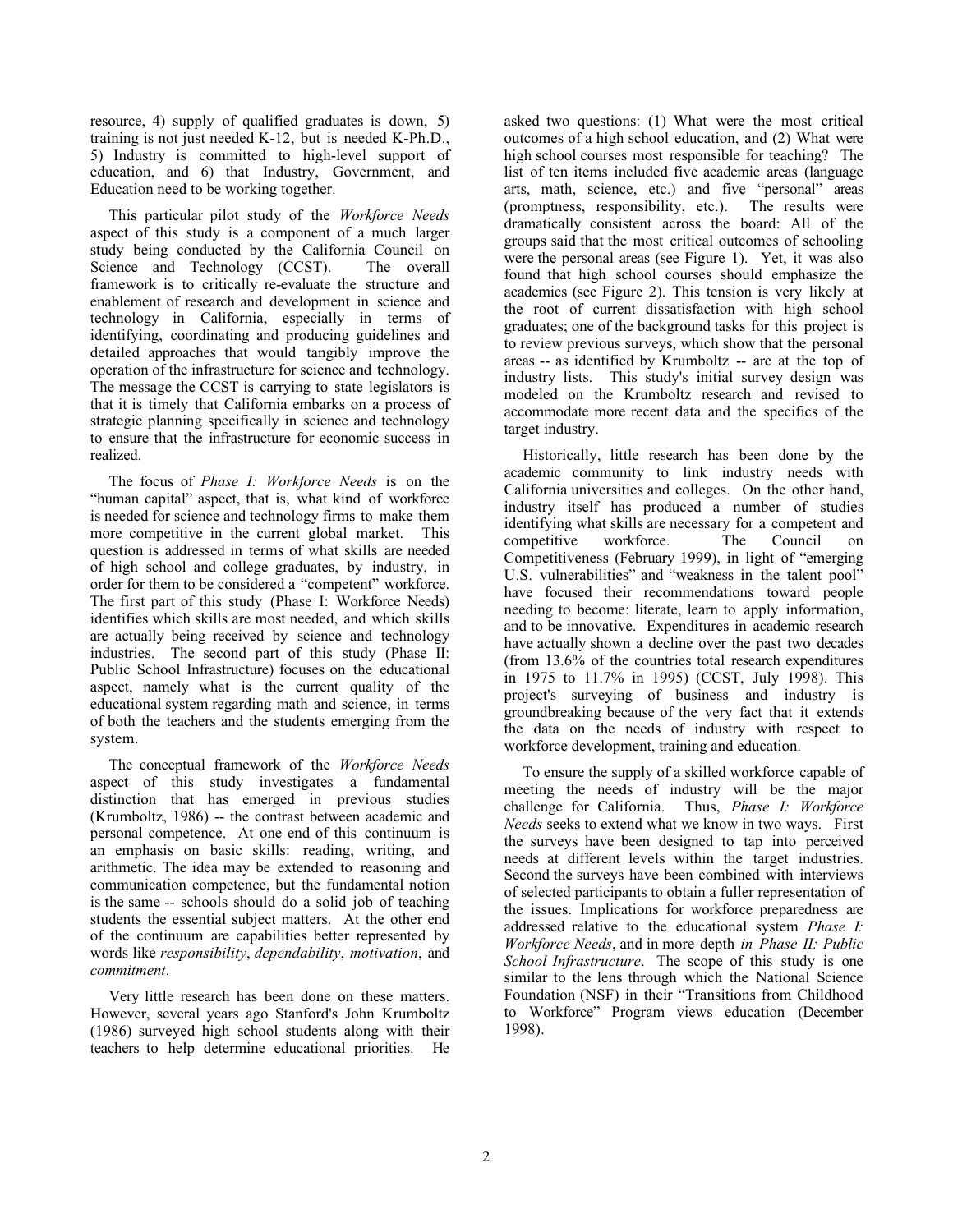

**Figure 1. Importance** *John Krumhboltz, Stanford University, 1986*



**Figure 2. School Responsibility**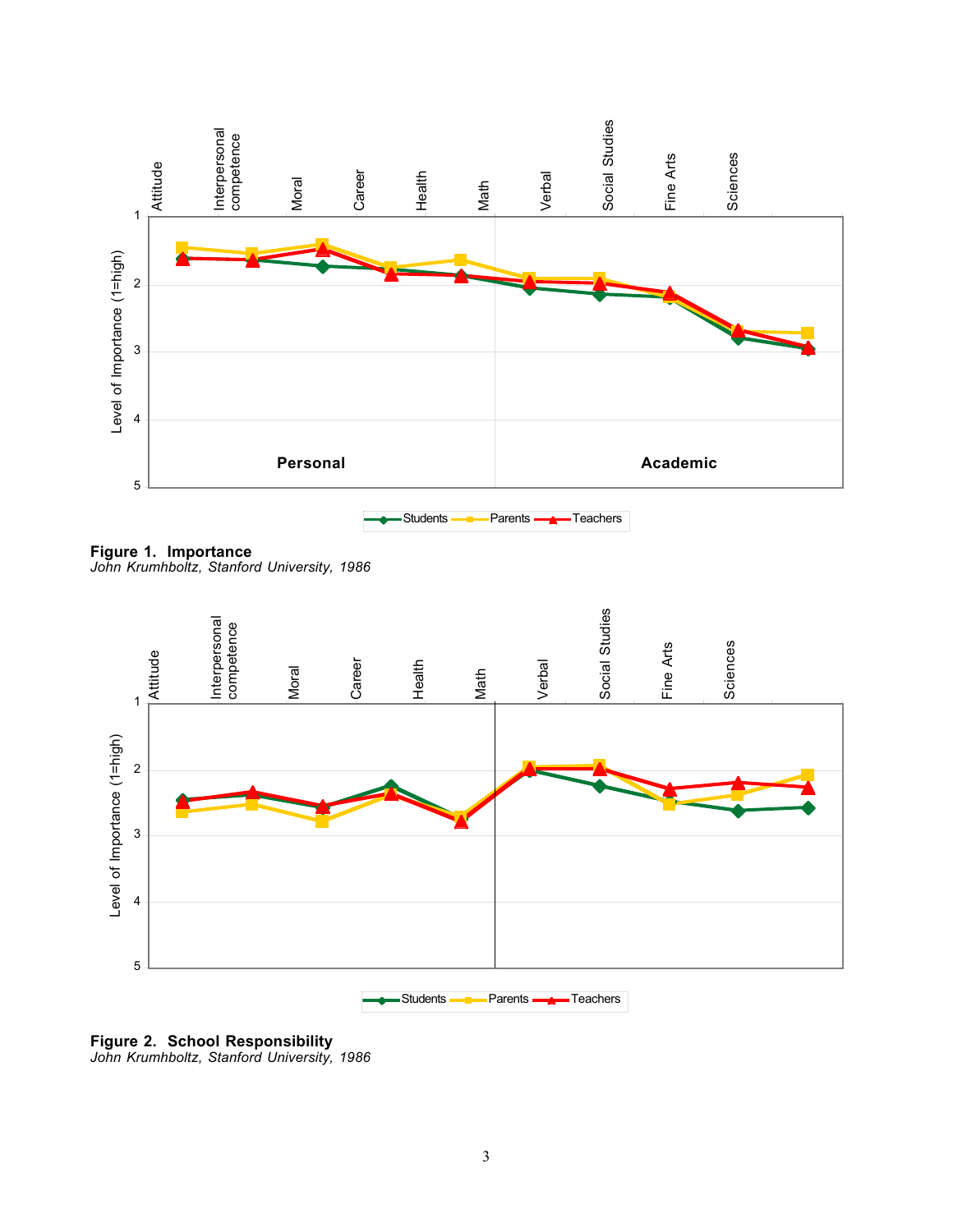#### **1.2 Public School Infrastructure**

In June 1999, the U.S. Department of Commerce Technology Administration (USDCTA) released a report titled, *The Digital Workforce: Building Infotech Skills at the Speed of Innovation*. In it, they explain that the "digital work force challenge" has been the subject of much debate among representatives of industry (who believe there is a "shortage" of information technology (IT) workers), employee groups (who believe adequate numbers of highly trained technical professionals are available) and economists (who argue that market forces will take care of any problem). Although each of these perspectives has merit, the USDCTA claimed that the true nature of the challenge is more complex than any of these views individually. The challenge is driven by the unique nature of information technology and its pervasive role throughout the U.S. economy and our society. This report discusses the impact of rapid creation and adoption of IT on the U.S. economy, describes the demand and supply trends for core IT occupations, discusses the business environment and its impact on the IT labor market, and proposes steps key stakeholders can take to address the challenge.

This issue is so important that Education Secretary Richard W. Riley has established the *National Commission on Mathematics and Science Teaching* for the 21st Century, which will recommend ways to improve the recruitment, preparation, retention, and support of math and science teachers. John Glenn will chair the 31-member commission. Governors Geringer of Wyoming and Hunt of North Carolina also will serve on the commission. Other members will include representatives of business, industry, academia, nonprofit organizations, and government. The U.S. is expected to need an additional 2.2 million teachers over the next decade due to a record number of retirements and the increase in the number of school-aged children. Math and science teachers are anticipated to be in particularly short supply. The Commission will report its recommendations to Secretary Riley by the Fall of 2000.

It should also be noted that the National Science Board has released a report on mathematics and science achievement called, *Preparing Our Children: Math and Science Education in the National Interest*, in February of this year. It deals with skills that are separately need by students as well as ways in which teachers can be prepared to teach these skills. A report from a National Science Foundation Workshop written in 1998, titled, *Investing in Tomorrow's Teachers*: *The Integral Role of Two-Year Colleges in the Science and Mathematics Preparation of Prospective Teachers*, also deals with the need of teacher preparation for educating future workers in science and technology fields. In an Issue Brief from the Council of Chief State School Officers (CCSSO) (Spring, 1998), the benefits of collaboration and teacher education were focused around workforce development, family policy and programs, partnerships, and student outcomes.

Building on the above examples of the obvious need for better qualified teachers, the first stage of the *Public School Infrastructure* aspect of the study was to assemble in compact form several sources of existing data. For instance, the California Department of Education (CDE) has compiled information about course-taking patterns during the middle and high school years in recent years as part of the California Basic Educational Data System (CBEDS). Based on these findings, interview protocols were designed for approaching several local districts and high schools, to obtain more in-depth and validated perspectives on how the system is operating.

CERC (the California Educational Research Collaborative located in the School of Education) has constructed a ten-year database of CBEDS records that have been "cleaned" and prepared into a database. Thus, an exploratory analysis of teacher credential and coursetaking trends for the entire State was made. Data on SAT9 test scores was then merged with these data allowing for a school-level analysis of relations between teacher/course resources and standardized student achievement. These analyses offer some fascinating insights into trends.

The second stage of *Phase II: Public School Infrastructure* was to bring together UCR, local area districts, high schools, faculty, administrators, and businesspersons in a 'think-tank' type settings. The objective is to begin to identify from an "math/science" perspective some of the key dimensions which when taken into high school settings, will help students better understand how their education applies to the careerworld. The focus of these meetings was to identify which of the dimensions (teacher development, curriculum realignment, and/or education policy) are best targeted for change. There was both a spotlight on how to increase the connections between school, college, and career and, and once these connections are created, students' understanding of academics relative to careers are expected to become more relevant. Secondly, identify how teachers could be better equipped for motivating and engaging students by relating the relevance of academic training to students' potential careers.

Thus, by connecting science and mathematics education across distinct educational levels, this project ultimately aims to strengthen student academic achievement, thereby expanding the number of students qualified for high skill leveled careers. This project will provide a unique opportunity for university, school, and business collaboration, focused on identifying how to help students see where they "will be in ten years," and "how to get there."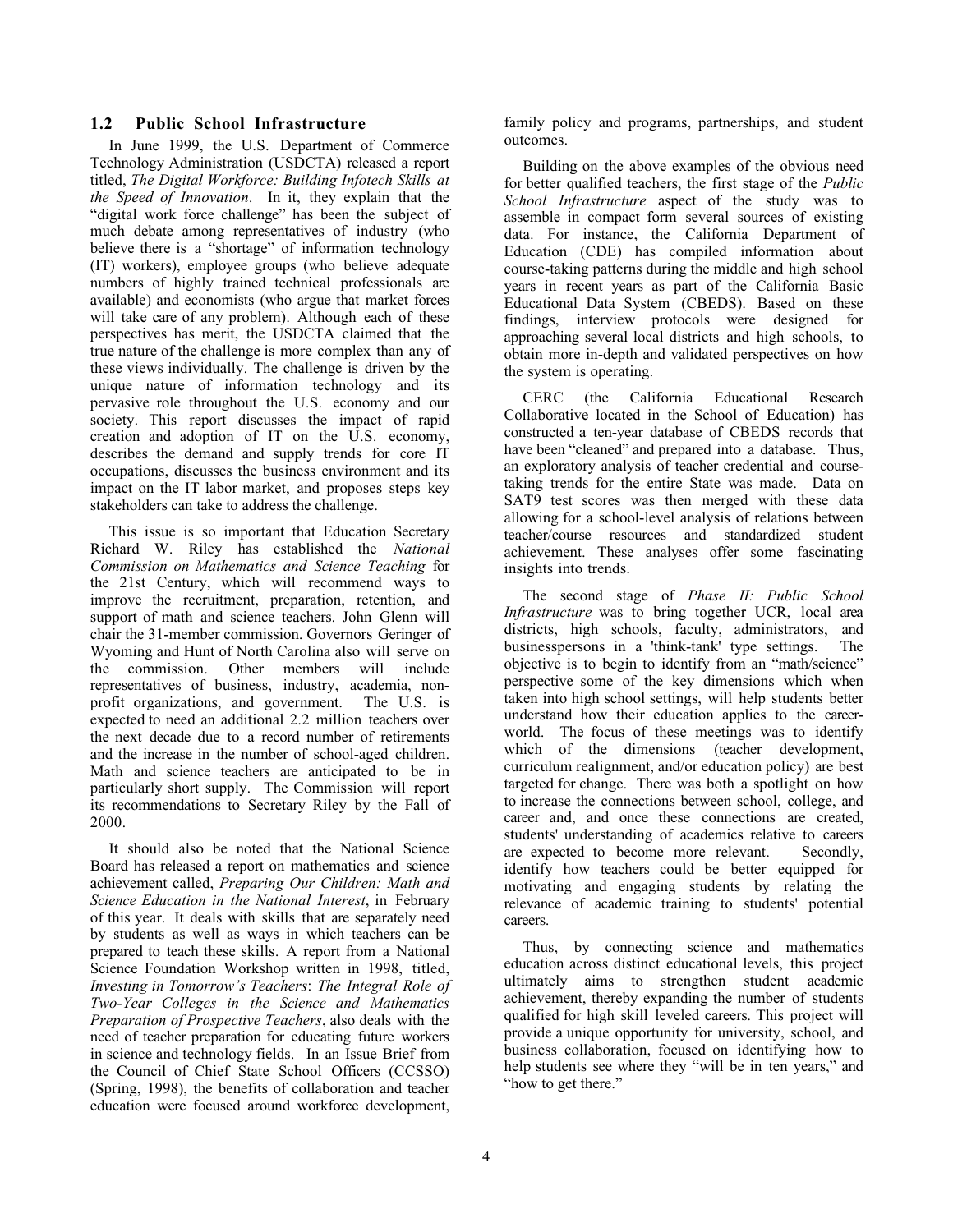## **2. Workforce Needs**

## **2.1 Overview**

This next section discusses the Workforce Needs aspect of this study. The goal of this feature of the study was to look at the perceptions of business and industry leaders as to what they need from a qualified workforce. They were asked to fill out hard copy and online-surveys in order to gauge what they believed was most needed in three basic skill areas: Academic Skills, Career Skills, ands Personal Skills.

Due to the nature of the subject being studied as well as the make-up of the sample a grave difficulty was experienced in data collection. Only a small number of firms were selected for this initial pilot study. The quantity of responses was less than expected, possibly due to a number of reasons, including the groundbreaking nature of this data gathering and creating endeavor. Other reasons for the lower response rate centers on the particular pool that the data was generated from. Because of the nature and size of many science and technology industries, a long-term commitment must be made in terms of obtaining appropriate respondents with the time to complete them. An extensive follow up procedure must also be undertaken to receive responses. Nonetheless the data generated in this study is consistent with previous studies and reports on this subject. This data has also yielded important insights into the perceived needs of business and industry.

Findings demonstrated that business and industry is consistently looking for higher performance from its workforce on all skill indicators:

- ♦ A stronger secondary and higher education system
- ♦ Students are poorly prepared in science and technology
- ♦ Student motivation and responsibility is essential
- ♦ Commitment to work, a work ethic, and a general preparedness for the work-world are vital
- ♦ Critical thinking and research skills are necessary
- Technical writing and computer skills are important
- ♦ Creativity, self-directedness, and teamwork are important
- ♦ Foreign language and social skills are unnecessary
- Personal skills from home and parents are important
- ♦ In-House training to supplement skills and preparation are needed
- ♦ Role of community colleges and vocational schools is downplayed

## **2.2 Areas of Consensus**

The following section relates the findings of the current survey of business and industry to similar findings of other studies and reports. These "areas of consensus" are presented to help strengthen the argument that perceptions about workforce preparedness (as well as which specific skills and abilities are identified as being needed) are consistent among other studies that have focused on this subject matter.

#### **2.2.1 Regarding the Education System**

*The majority of respondents believed that a stronger secondary and higher education system is needed to prepare a potential science and technology workforce.*

Perhaps the most important finding is a perception of a general lack of preparedness of students graduating from secondary and higher education institutions in respect to science and technology positions. This issue emerged based on informal interviews conducted on some of the respondents. It was believed that one of the first issues that needed to be addressed was a strengthening of the secondary and higher education systems in California.

This finding is supported by a number of different sources including John Immerwahr's (1999) Public Agenda Report titled, *Taking Responsibility: Leaders Expectations of Higher Education*. Immerwahr's findings (see Figure 3) revealed that over 97% of education and business leaders believed that a stronger higher education system was indeed important to help foster economic growth and "the well-being of American society." Nation's colleges were also identified as the key source for technological and scientific innovation.

Local economic development councils (BRAIN Plan and CALWorks Project 1998) in the Los Angeles County region and the South Bay have also identified the importance of secondary and higher education institutions in providing essential skills and training. For them the strengthening of these institutions are seen as key for providing potential workers in science and technology fields and for helping to revitalize local economies.

Another interesting set of findings that emerged is related to what is perceived as a lack of preparedness, commitment, responsibility, or general work ethic**.**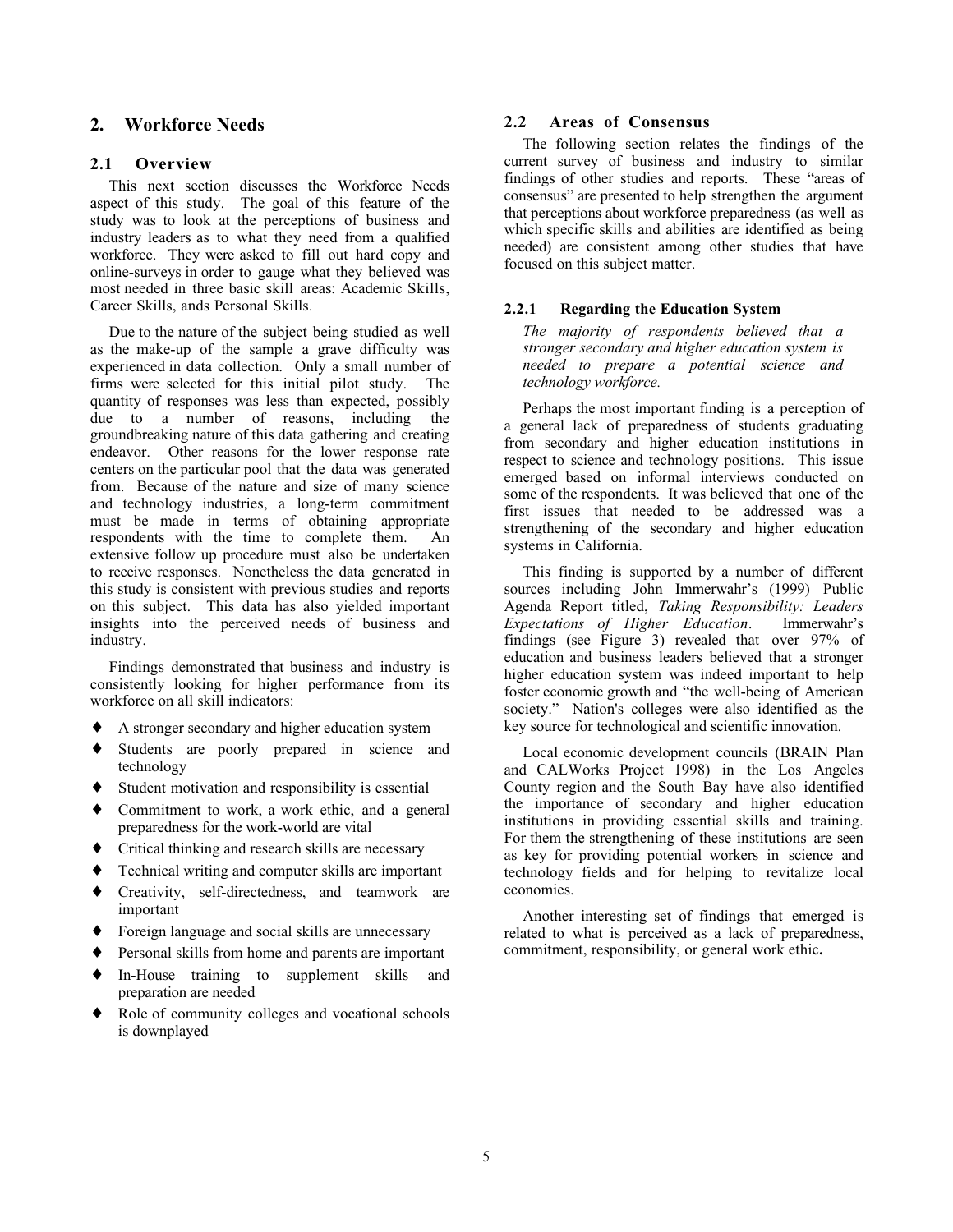

**Figure 3. Areas of Consensus**

*Source: Immerwahr, Public Agenda Report, January 1999*

#### **2.2.2 Regarding Personal Skills**

*Student motivation* and *responsibility academically, and in terms of a work ethic -- were identified as necessary skills.*

*Commitment to work, a work ethic, and a general preparedness for the work-world were identified as needed skills and qualities for a potential science and technology workforce.*

This study found that from all of the personal skills that were identified as necessary, a majority of respondents (93%) identified having *a strong work ethic* and *commitment* to the job as being the most important skill currently needed. This finding was supported in follow-up interviews. There was a general perception that many employees who entered work organizations did not stay long because of their lack of preparedness for the rigors of the work-world in terms of the demands placed on them. It should also be noted that for many, both their position and duties were not what they expected, thus they became "disillusioned" with what they thought their work was "supposed to be."

It should also be noted that a survey by the Business Resource, Assistance, and Innovation Network (BRAIN) Plan also identified "work ethic" as being an area that required development.

A related issue to commitment and work ethic is that many new employees view their positions as "stepping stones" thus making little attempt to commit to their positions or to be loyal to their organizations. Still other new employees were reported as "soon wooed

away" by other organizations and simply used their current employee's in-house training to their advantage. Many employees were described as having little patience or commitment for their beginning positions and expected advancement to higher position immediately. No mention was made by those being interviewed of whether the state of the labor market played a part in the employee's attitudes toward their beginning position.

The next set of findings address the skills and abilities perceived as lacking among current and new employees for science and technology firms and among students just graduating from the educational system.

*Personal traits (consideration of others, selfconfidence, physical and emotional health, etc.) were expected to be taught by parents and not necessarily by educational institutions.*

Through informal interviews, the responsibility of who should be teaching these skills emerged. The majority of those interviewed felt that parents should be providing the necessary personal traits to help people obtain better positions in the workforce and for life in general. One interesting trend did emerge. It appears that the younger respondents felt that the educational system should be teaching these skills. However, among the older respondents there was a perception toward a more parent-centered responsibility. Personal skills were also identified by the Business Resource, Assistance, and Innovation Network (BRAIN) Plan as a skill area needing improvement.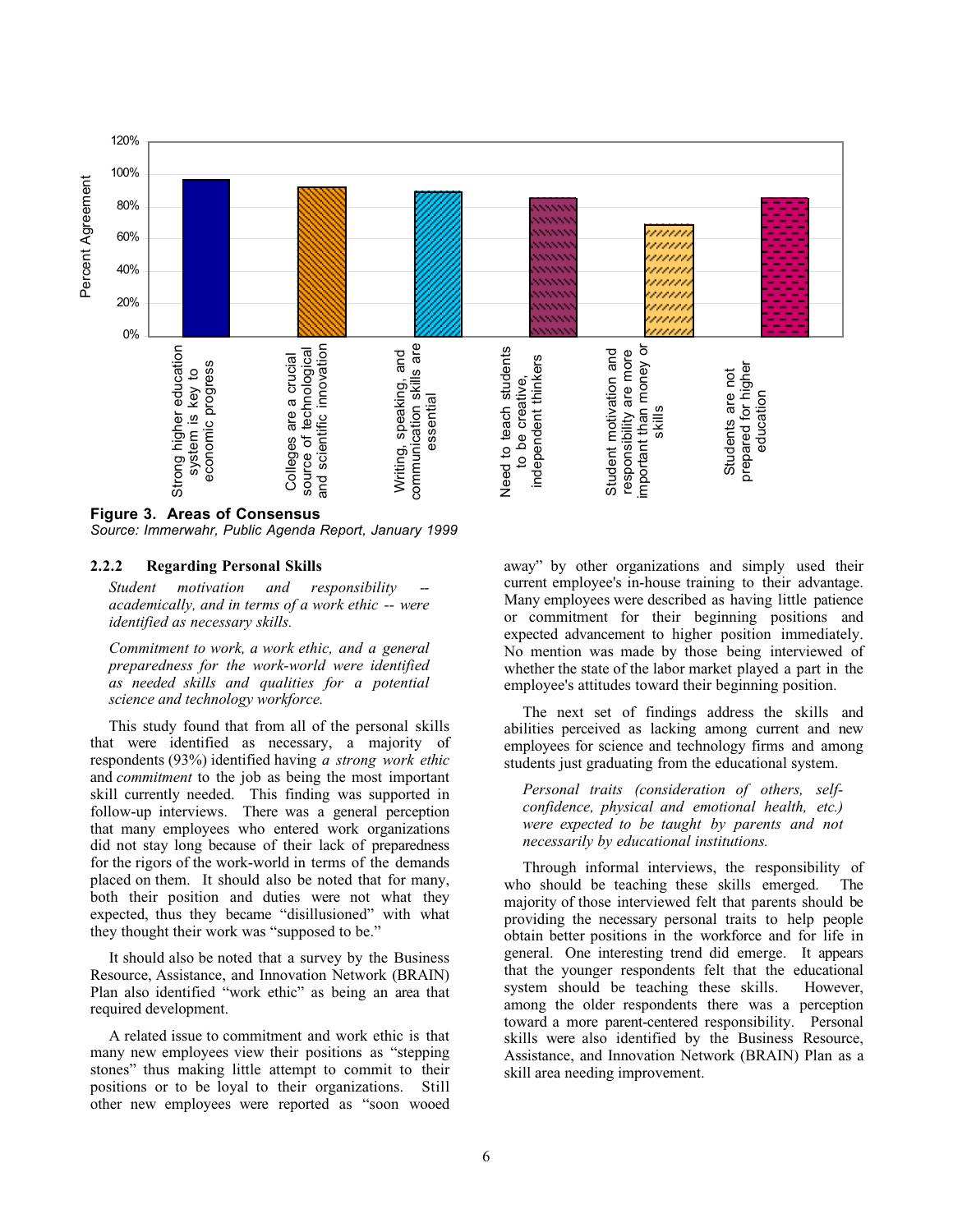#### **2.2.3 Regarding Academic Skills**

*A majority of respondents identified that students were not prepared for the rigors of science and technology industries in terms of writing and mathematics.*

*Technical writing and computer skills were deemed extremely important by a majority of respondents.*

*Critical thinking and research skills were both identified as necessary and needed skills while foreign language and social studies were not seen as necessary.*

*Creativity, self-directedness, and teamwork were identified as high priorities.*

Within the "academic skills" section of this study, five major skills emerged as being needed by employers. Through interviews these same skills were also identified and were perceived as not being taught sufficiently by the public education system. Eighty-Six percent (86%) of respondents identified skills such as basic mathematics, general verbal and writing, and general reading skills as sorely lacking among employees and current graduates. This finding not only has<br>implications in terms of identifying a "new" implications in terms of identifying a phenomenon. In fact, if employer's current workforce is also lacking in these skills, this may indicate a longerterm problem that has existed in the educational system.

Through informal interviewing a picture emerged that pointed toward basic algebra as being extremely necessary. Students were seen as either doing poorly in basic algebra or as not have taken the course work at all. This criticism was not only directed toward the student - - but also the education system for not motivating students early on to want those jobs that might utilize this knowledge (i.e. positions in the fields of science and technology). Many organizations found themselves spending in-house training time or sending employees back to school to pick up skills "they were supposed to have gotten the first time around."

Another related issue was technical writing, which was rated as highly needed by employees. Without firm foundations in the basic skills employers are finding it increasingly difficult to teach the more advanced skills. A majority of respondents identified the inability to write technical reports as a major shortcoming among their employees.

Local economic development councils such as those in the Los Angeles County region and the South Bay back up these findings. For instance one-fifth of the companies responding to a survey put from the Business Resource, Assistance, and Innovation Network (BRAIN) Plan identified basic skills (such as reading, writing, and mathematics) as needed by area business. One-fifth also identified business and technical writing as needed.

Computer skills were also identified by a majority of respondents as being essential and highly needed by today's science and technology firms. This finding is supported by the aforementioned BRAIN Report which identifies over one-third of the respondents as saying that knowledge of computer software applications are needed and over one-third identifying that computer programming skills are needed.

Of all the respondents identifying needed skills in this study, 93% identified critical thinking as absolutely essential and needed for the work-world. This finding is also backed up by the BRAIN Report.

Among the identified non-academic skills, a majority of respondents (especially those in high tech firms) listed creativity, self-directedness, and teamwork as most important for the success of organizations in science and technology fields.

Further findings demonstrated that business and industry had tendencies toward which institutions should and should not be providing the needed skills of a prepared workforce.

#### **2.2.4 Regarding Educational Institutions**

*The two main institutions perceived as best providing the necessary work and academic skills were high school and college/university.*

*In-House training was perceived as an important supplement -- but not a substitute -- for High School and University skills and preparation.*

*Community colleges and vocational schools were not identified as institutions to provide the necessary skills in preparing a potential science and technology workforce.*

The survey results indicated that 86% of respondents identified high schools, universities and colleges as places for learning basic skills. Only 21% listed technical/vocational schools for any of the skills needed and 14% for community colleges. Clearly it was high school that was seen as the initial institution for learning the skills, and the universities for the skills to be further developed. This finding was mirrored in interviews where most respondents gave little attention to the role of community colleges and technical vocational schools. It needs also to be noted that 43% of respondents identified certain skills were best taught through inhouse training, but as later elaborated in interviews clearly not a substitute for good foundations in high school and college.

Another aspect of this survey identifies high schools, colleges and universities as being perceived as best for providing needed skills. 79% of respondents listed high school and 71% listed college as the preferred recipients of hypothetical funding for teaching academic, personal, and career-oriented skills (29% listed in house training,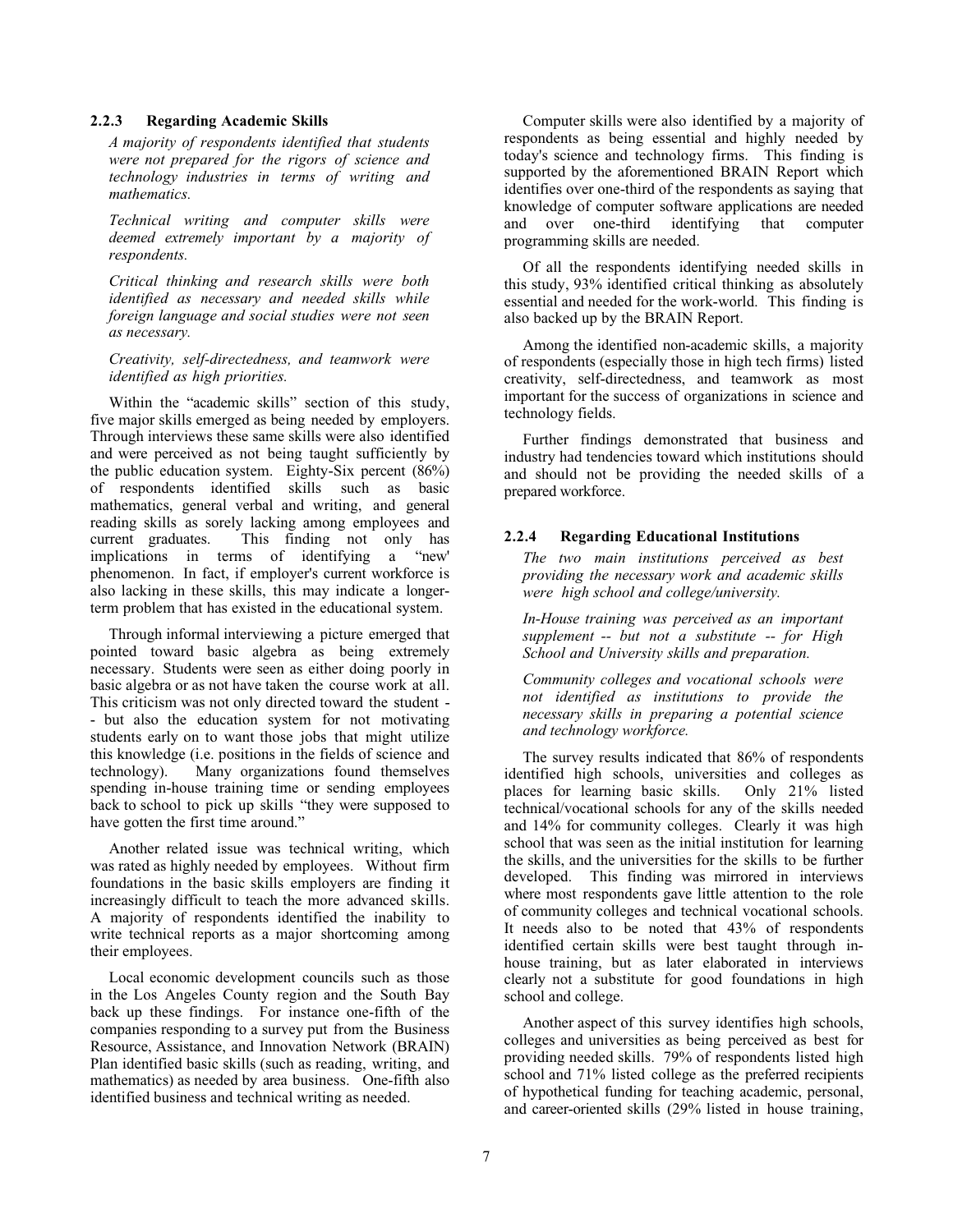21% listed community colleges, and no respondents listed technical/vocational schools). In each case a majority of the hypothetical funding went toward teaching academic skills, except in the case of in-house training where the most funding went toward teaching career-oriented skills.

#### **2.3 Limitations**

One issue cannot be stressed enough regarding the nature of this study. In essence, what may matter most in conducting this study was the discovery of how difficult it was to obtain information regarding the needs of business and industry, as well as the state of the infrastructure about these needs. The efforts made here to obtain the data necessary to make informed conclusions yielded a smaller than expected return.

This smaller return highlighted an important conclusion: There are no readily available sources of information kept by businesses or state agencies. The bottom line is that *if business and industry is going to help the Kindergarten through University system, better information systems are essential*. The challenge then becomes the designing and implementing a non-intrusive system to provide the data to the educational system.

#### **2.4 Summary Comments**

Important at this point is to glean the essence from our survey findings, business and industry believes that:

- A stronger secondary and higher education system is needed
- ♦ There is an overall lack of student preparedness in writing and mathematics
- ♦ Motivation and responsibility (academically and as a work ethic) are highly needed
- ♦ Critical thinking and research skills are identified as very important
- ♦ Creativity, self-directedness and teamwork are indeed required
- Commitment to work is essential

The work of John Immerwahr (1999) in his Public Agenda Report, *Taking Responsibility: Leaders' Expectations of higher Education* offered many parallel and supporting findings (Please See Appendix A for review and analysis of the John Immerwahr study).

Immerwahr, in surveying over 600 professors, higher education deans and administrators, government officials, and business leaders came to some of the following findings (please refer to Figure 3 "Areas of Consensus"):

"A strong higher education system is key to the continued economic growth and progress of the U.S." with 97% of respondents in agreement.

- ♦ 92% of respondents identified that "The nation's colleges are a crucial source of technological and scientific innovation.
- ♦ Approximately 66% of respondents identified motivation and responsibility as key -- namely that motivation and responsibility were more essential to students completing their education than were either money or skills.
- 89% of respondents identified the need for students to graduate with top writing, speaking and communication skills as absolutely essential.
- Also identified as "absolutely essential" (by 85% of respondents) was the need for teaching students to be creative, independent thinkers.
- Over 85% of all respondents identified most students as not prepared for higher education and as requiring remedial education.

To quote the John Immerwahr study, "What the leaders seem to be saying is that higher education cannot do the job alone; we cannot hope to produce an educated society without finding a way to produce large numbers of students who are sufficiently prepared and motivated to take advantage of the world's finest system of higher education." The only institution capable of meeting this challenge is K-12 Public School.

From direct communications with persons from the California State Department of Education (CDE), there is agreement on the need for increasing communications both within and between the systems of education. One of the prime objectives of these communications is to increase sharing of information between K-12, Community College, California State University, University of California, and Private educators to help build continuity and to help provide information, focus and direction to students.

Conversations with the California Department of Employment Development (EDD) have also identified the need for increased communications among educators, but also among business and education. These exchanges of information (and partnerships) are to ultimately help educators develop studies that integrate academics and work preparation, and for businesses to remain actively engaged in workforce development. The California Community Colleges are currently involved in development of integrated curricula, workforce development, and business partnerships.

One last note to address the strength of consensus on the above issues would be to report on some of the recommendations from the Association of American Universities (AAU) from their Task Force on K-16 Education Report (April 20, 1998). In the Interim Report Summary to the AAU Undergraduate Education Committee the Task Force reported that "Information technology has a pervasive impact on teaching and learning". The Task Force made recommendations and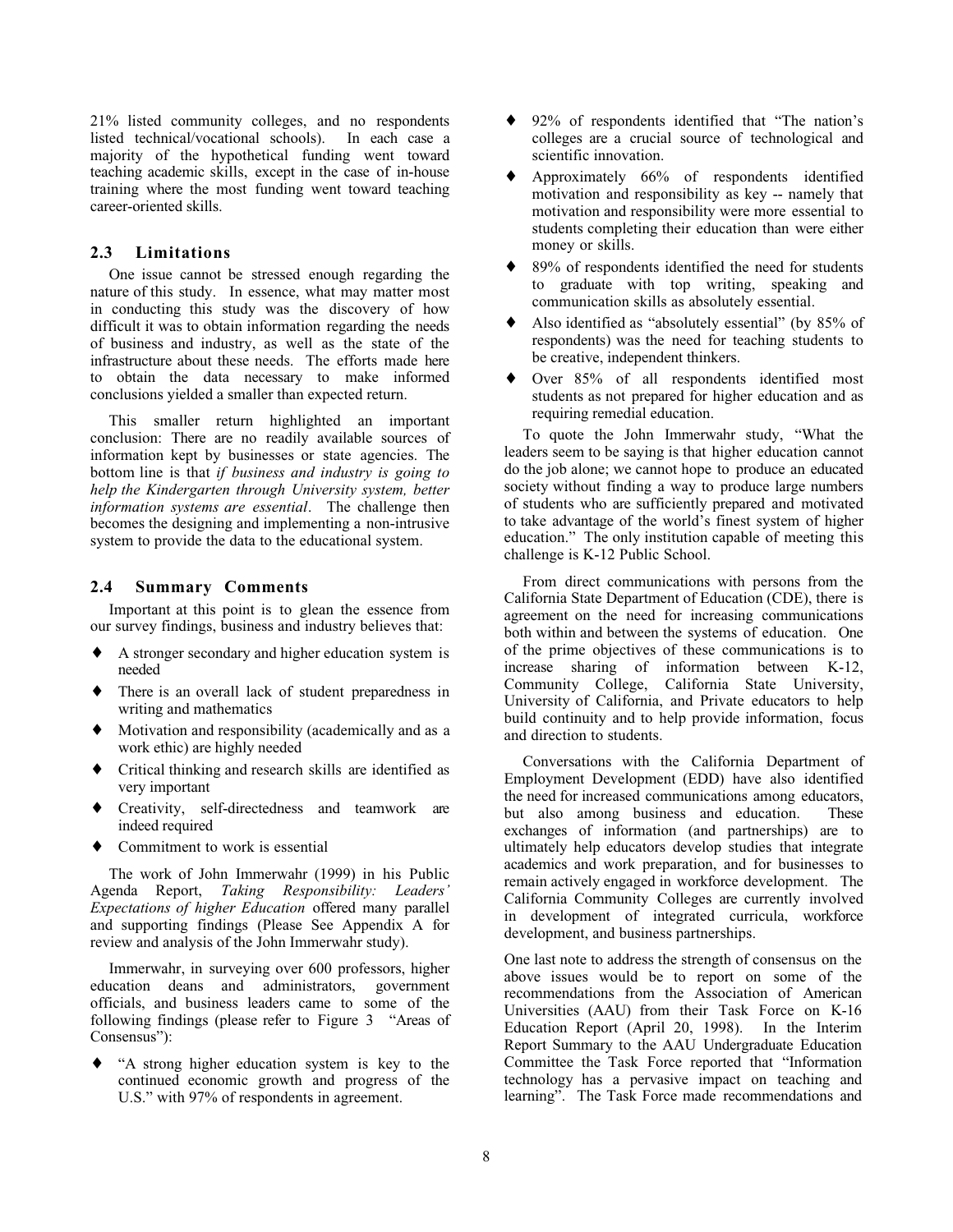reinforced the need for increasing communications within and between K-12 and higher education and noted that university admission criteria needs to be linked (K-16).

## **3. Public School Infrastructure**

#### **3.1 Overview**

The findings presented for *Phase II: Public School Infrastructure* are divided into two parts. The first part deals with what the CBEDS data analysis yielded regarding teacher credential, SAT9 test scores, and socioeconomic status (SES). The second part involves findings based on interviews conducted with education and business representatives regarding teacher training, preparedness, and industry needs.

While relationships among teacher credentialing, SES, and SAT9 test scores are not exceptionally strong, they do represent a novel approach to identifying predictors of student performance by looking at teacher credentialing and SES. Although this represents a preliminary "rough" look by analyzing data among schools, rather then within each school, it is remarkable that this study was able to account for as much variability as it did. Thus, the analysis and data Thus, the analysis and data generated in this study is consistent with previous studies and reports on this subject and has yielded important insights into the needs of business, industry, and education as well as issues regarding the relationships among teacher credentialing, SES, and standardized test scores.

The major findings are cited below:

#### **3.1.1 Part 1: CBEDS Data Analysis**

- ♦ Socio-economic status is strongly related to SAT9 test scores. Schools that are economically better off consistently produce higher SAT9 test scores than those that are economically worse off.
- ♦ Socio-economic status is positively related to teacher credentialing. Schools that are economically better off consistently have better credentialed teachers than those that are economically worse off.
- ♦ Teacher credentialing is positively related to SAT9 test scores. Schools that have better credentialed teachers exhibit higher SAT9 test scores.
- ♦ School population size is positively related to SAT9 test scores. Schools with larger populations tend to exhibit lower SAT9 scores.
- ♦ School population size is positively related to teacher credentialing. Schools with larger populations tend to have worse credentialed teachers. (See Table 1.)

### **3.1.2 Part 2: Interviews with Education and Business**

- ♦ There currently are many programs within our educational system integrating career needs, curricular changes, and staff development.
- The need does exist for connectedness between business and education.
- There does exist a need for greater collaborative efforts within and between programs, institutions, and contexts.
- Businesses do seek employees with not only the necessary technical skills, but also with the abilities to be innovative, self-motivated, and to solve problems.

#### **3.2 Areas of Consensus**

The following is divided into two parts: the first is a discussion of the findings of the current CBEDS data analysis. The second relates the findings of the education and business interviews to similar findings of other studies and reports. These "areas of consensus" are presented to help strengthen the argument that teacher credentialing, knowledge of the subject matter, and student motivation as important means to higher achievement and better preparedness in the science and technology workforce are consistent with other studies that have focused on this subject matter.

#### **3.2.1 Part 1: CBEDS Data Analysis**

This first part will discuss the three major findings produced from data analysis on the California Basic Educational Data System (CBEDS). This data is selfreported and attempts to capture information from every teacher in the state. This analysis represents a rough picture of the current situation on California's high schools with regard to teacher credentialing in math and science, socio-economic status, and SAT9 standardized test scores. Although a more detailed discussion of the data analysis procedures can be found in the "Research Design and Methodology" section of the report, a brief discussion of how each finding was made will be discussed along with its significance will now follow.

*Socio-economic status is strongly related to SAT9 test scores such that those schools that are economically better off consistently produce higher SAT9 test scores than those that are economically worse off.*

This first finding is a reflection of SAT9 Scores taken from the 100 best credentialed schools and the 100 worst credentialed schools. By "best credentialed" is meant that teachers who are fully credentialed to teach and have a secondary specialization in math or science. "Worst credentialed" means that the teacher is not credentialed to teach (emergency waiver, internship, etc.) and do no have the secondary qualifications to teach a math or science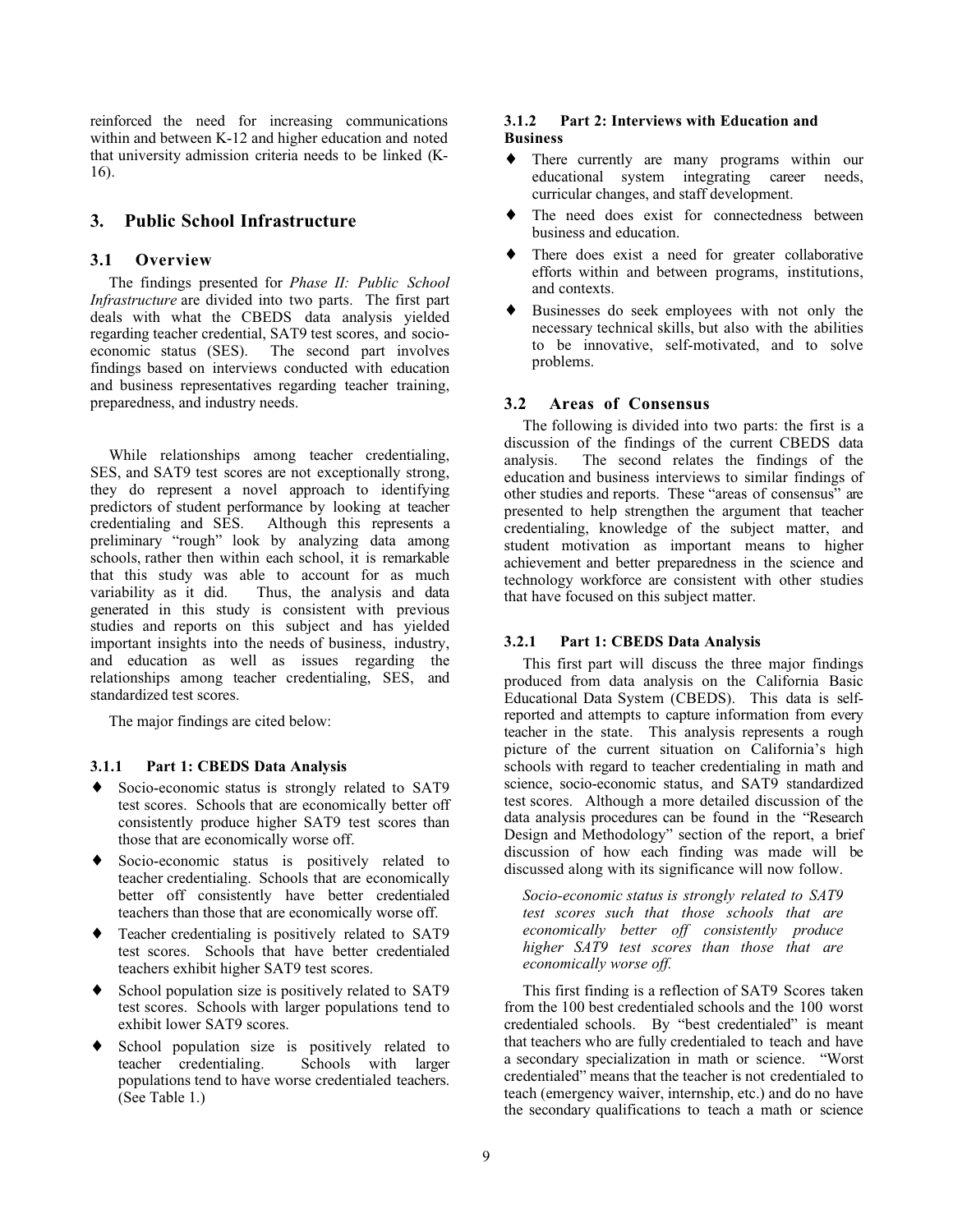course. The average SAT9 score was taken for these top and bottom 100 schools in both math and science.

Taking this average test score as the dependent measure, a linear regression was run with two independent measures of socio-economic status (SES): (1) Percentage of children in the school on Aid to Families with Dependent Children (AFDC), and (2) Percentage of children in the school on the Federal Free School Lunch Program (FSLP). Taken together, 46 percent of the variability in average SAT9 scores were explained by economic factors ( $R^2 = .46$ ) for math; and 70 percent of the variability in average SAT9 scores were explained by economic factors  $(R^2 = .70)$  for science. Thus, SES is a good predictor of a child's SAT9 test scores in math and science.

*Socio-economic status is positively related to teacher credentialing such that those schools that*

*are economically better off consistently have better credentialed teachers than those that are economically worse off.*

This second finding, while not as strongly supported still yields interesting and important information regarding the affect that socio-economic status can have on where the better credentialed teachers end up teaching. For this finding, the average teacher credentialing variable was taken as the dependent measure and a linear regression was run with the two socio-economic variables as independent measures. The teacher credentialing variable was created by making a one to four scale -- with one being the best credentialed teacher and four being the worst credentialed teacher – then looking at the average per course credential for each school.

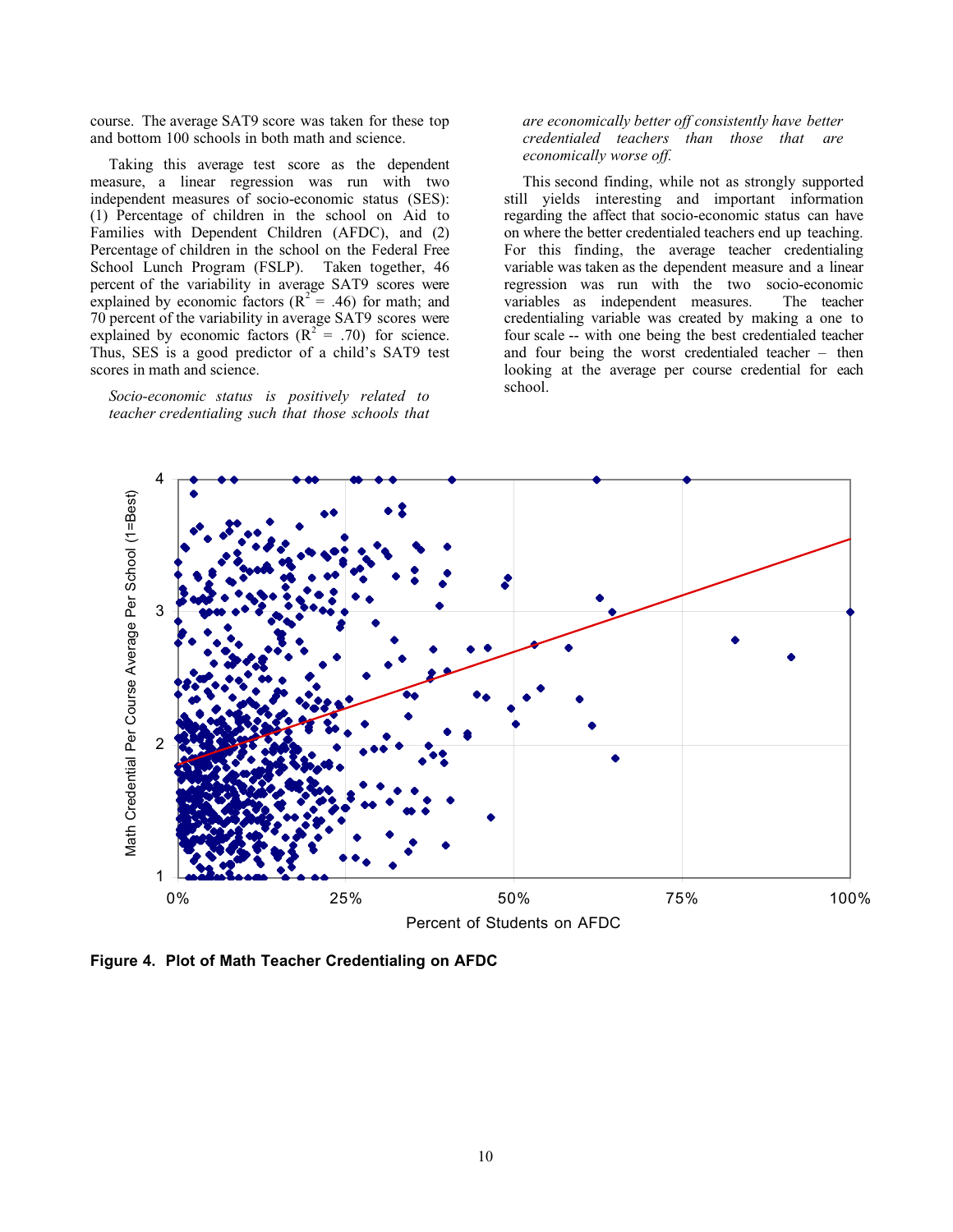

**Figure 5. Plot of Math Teacher Credentialing on Free School Lunch Program**

This finding is not as strong, but is nonetheless positively correlated at the .001 probability level. When a regression was run, it was found that taken together, 11 percent of the variability in average per course teacher credentialing was explained by economic factors ( $R^2$  = .11) for math; and 12 percent of the variability in average SAT9 scores were explained by economic factors ( $R^2$  = .12) for science. Thus, the SES of a particular school is a predictor of what type of credentials and training a teacher has in math and science.

The distributions in Figures  $4 - 7$  represent scatter plots of the distribution of credentialed teachers to SES. As stated earlier, SES consists of an AFDC component and a Free School Lunch Component. The credentialed teacher component is made up of the per course teacher credential averages per school.

*Teacher credentialing is positively related to SAT9 test scores such that schools that have better credentialed teachers exhibit higher SAT9 Test scores.*

Again, this particular finding is not as strongly correlated, yet it still generates some interesting results in terms of the importance of teacher credentialing in math and science as a predictor of SAT9 standardized test scores. It nonetheless is positively correlated at the

.001 probability level. To reiterate this represents a preliminary "rough" look by analyzing data among schools, rather then within each school, therefore, it is significant that this study was able to account for as much variability as it did.

When a linear regression was run with a free float of all the variables (SES, School Population, and Teacher Credentialing) teacher credentialing was statistically dropped due its small impact in the face of SES. But if a force is performed and a linear regression run where average per course teacher credential is forced in first, then SES, then school population, the effects of teacher credentialing appear. The issue here is the covariation of credential quality and SES, this in turn leaves little unique variance for the teaching credential quality variable. But it does reveal a relationship. Thus, forced in first, it accounts for 12 percent of the variability of SAT9 test scores  $(R^2 = .12)$  in math, and it accounts for 21 percent of the variability of SAT9 test scores ( $R^2 =$ .21) in science.

The last set of findings deal with the size of the school in terms of the school's student population. Again, while not overly powerful, school population does represent a relevant predictor of both SAT9 test scores and where better credentialed teachers may be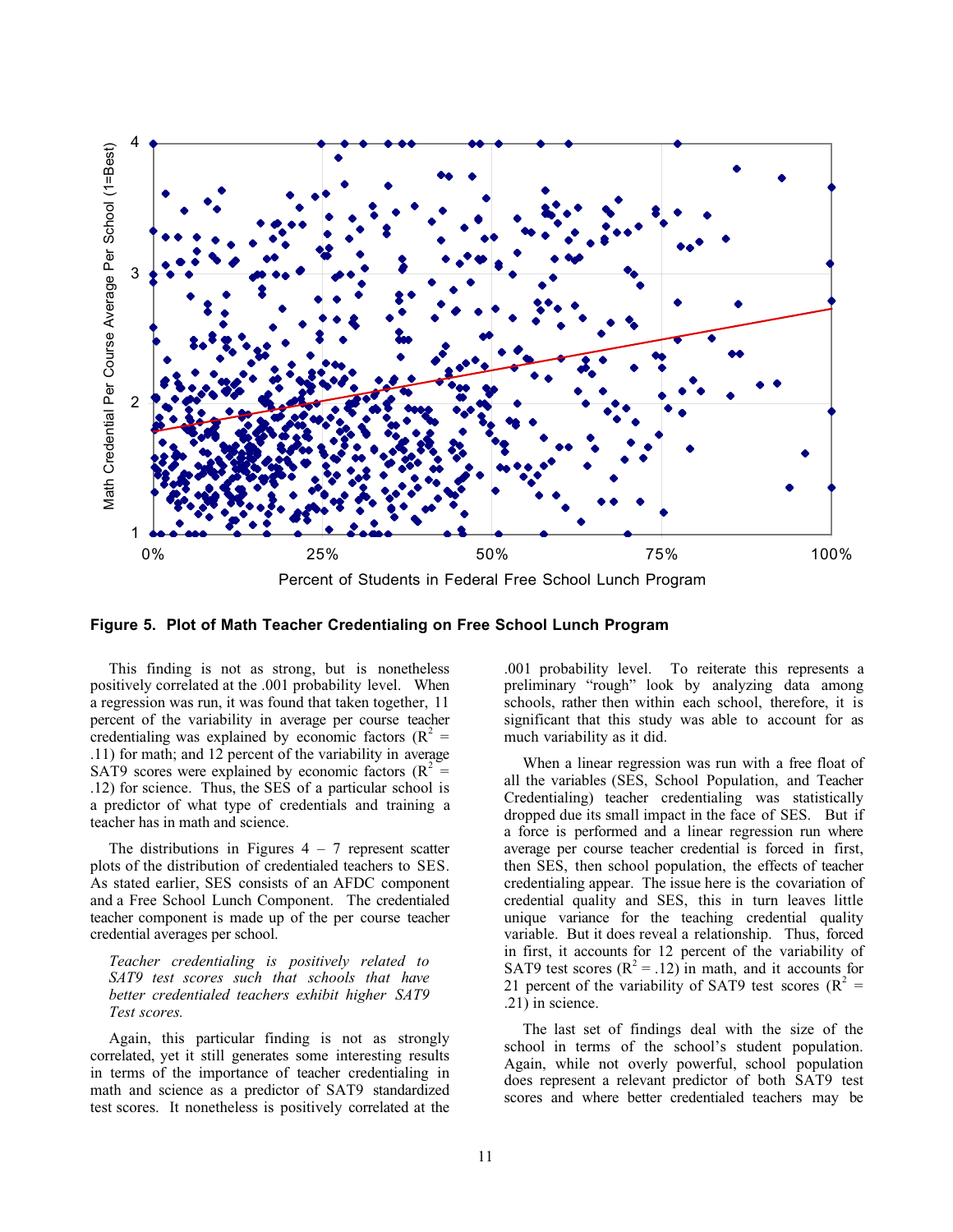found. School population is both positively correlated with SAT9 test scores and teacher credentialing at the .001 probability level.

*School population size is positively related to SAT9 test scores such that those schools with larger populations tend to exhibit lower SAT9 scores.*

*School population size is positively related to teacher credentialing such that those schools with larger populations tend to have worse credentialed teachers.*

Running a linear regression with the average SAT9 test score as the dependent measure and school population as the independent measure yielded little

variance explained, the same occurred with school population and teacher credentialing. (See Table 1.)

#### **3.2.2 Part 2: Interviews with Education and Business**

Interviews with local business, educational, and administrative persons were established and set up in a 'think tank' type format. Group discussions and group interview were built around the question of "what, if anything, can high school teachers bring into the classroom to help students to identify and prepare for career opportunities after completing their post-secondary<br>education?" The discussions have vielded many The discussions have yielded many interesting and at times somewhat anticipated findings.



**Figure 6. Plot of Science Teacher Credentialing on AFDC**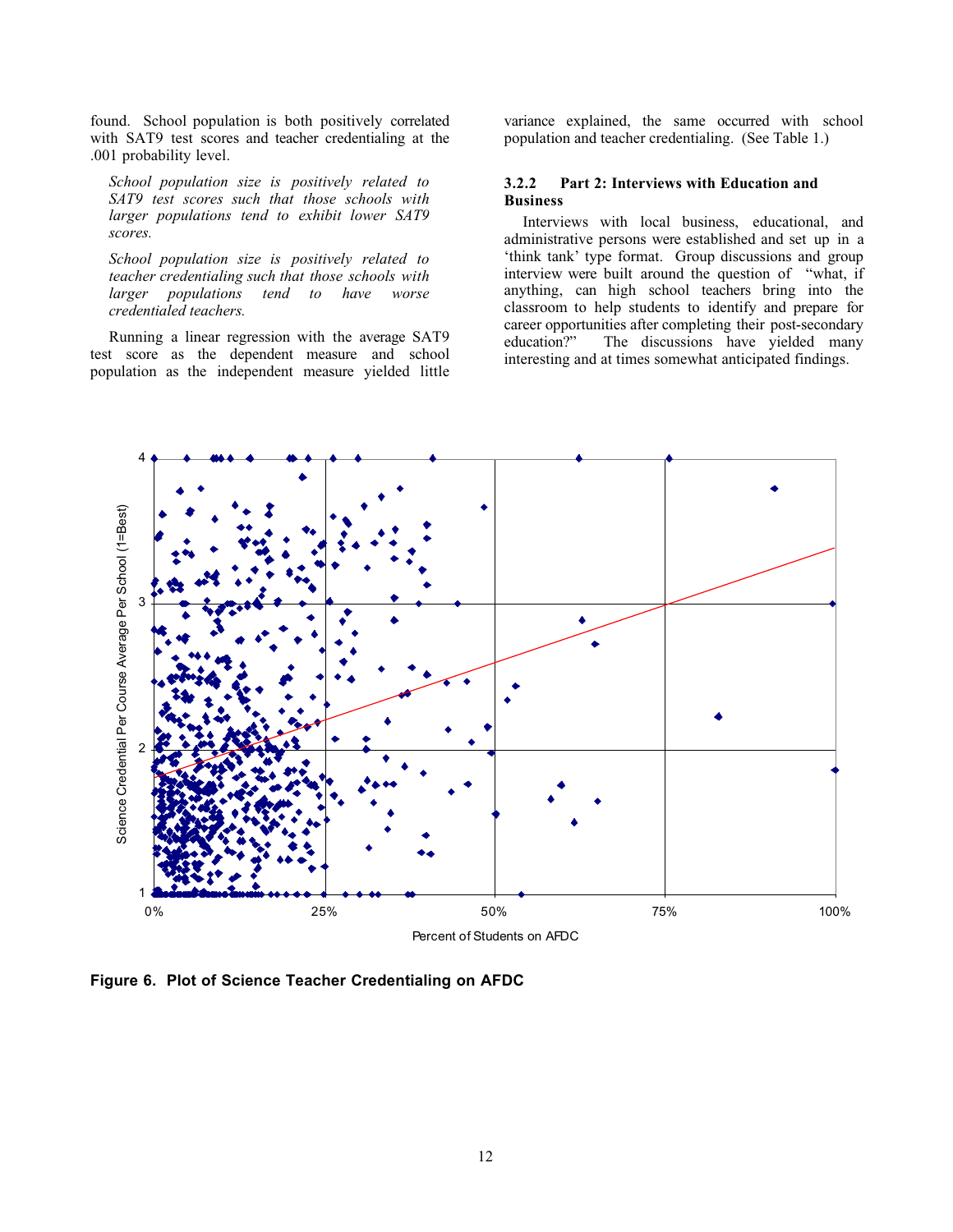*There currently are many programs within our educational system integrating career needs, curricular changes, and staff development.*

There are many comprehensive programs already under way to integrate rich science and mathematics curricula within schools and districts. The already exists many integrated staff development programs, which incorporate curricula content changes as well as offcampus opportunities for teachers to obtain first-hand experiences with potential and available high-tech careers.

*The need does exist for connectedness between business and education.*

*There does exist a need for greater collaborative efforts within and between programs, institutions, and contexts.*

As stated earlier in this report, there still exists the need for a more comprehensive 'needs database' as informed by business and industry, as well as continuing and comprehensive linking to classroom instruction and activities. The recent interviews support the findings and recommendations from the California Department of Education -- namely that there exists the need for increased collaboration among K12, Community Colleges, Colleges, Universities, and Businesses. Their collaborative efforts could focus on increased information sharing and increased availability of resources to students.

*Businesses seek employees with not only the necessary technical skills, but also with the abilities to be innovative, self-motivated, and to be able to question outcomes and solve problems.*



**Figure 7. Plot of Science Teacher Credentialing on Free School Lunch Program**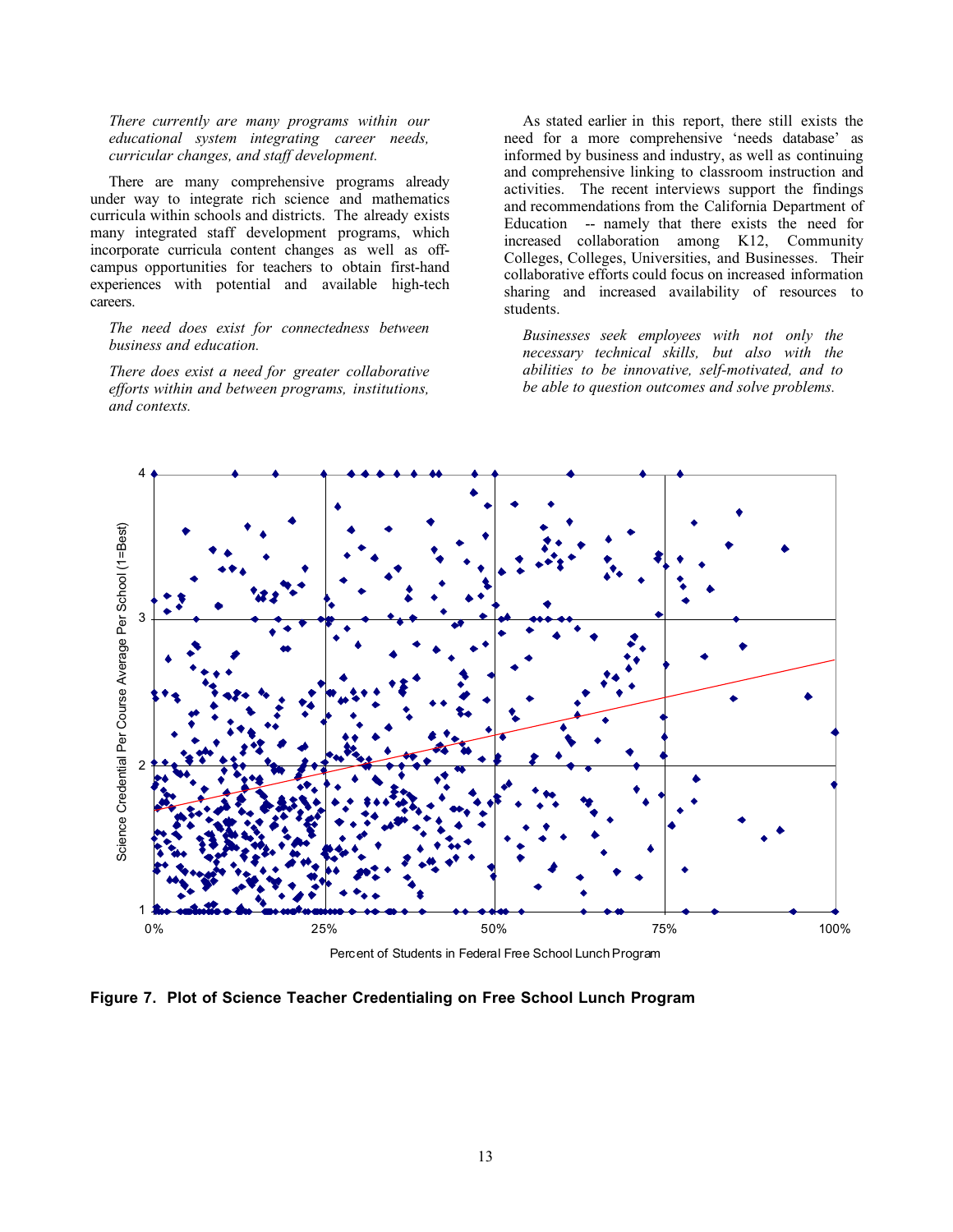|         |           |             |               | SAT9                        |                          |             | Average Credential per Course Avg. |                             |                                       |  |
|---------|-----------|-------------|---------------|-----------------------------|--------------------------|-------------|------------------------------------|-----------------------------|---------------------------------------|--|
|         |           | <b>AFDC</b> | Free<br>Lunch | School<br><b>Population</b> | Cred. Per<br>Course Avg. | <b>AFDC</b> | Free<br>Lunch                      | School<br><b>Population</b> | Avg. Class<br><b>Difficulty Level</b> |  |
| Math    | Mean      | 14.26       | 31.53         | 1443.43                     | 2.21                     | 13.10       | 30.58                              | 1706.18                     | 2.52                                  |  |
|         | Std. Dev. | 14.07       | 21.67         | 914.76                      | 1.11                     | 12.37       | 21.95                              | 896.42                      | .26                                   |  |
| Science | Mean      | 13.86       | 34.35         | 1415.49                     | 2.13                     | 13.12       | 30.21                              | 1743.16                     | 2.08                                  |  |
|         | Std. Dev. | 13.52       | 22.76         | 864.58                      | 1.18                     | 12.82       | 21.78                              | 873.47                      | .39                                   |  |

**Table 1. Means and Standard Deviations for Independent Measures on Dependent Measures**

The need exists for a better understanding of the types of science and mathematics education programs and staff development programs already in existence and practice within California schools. There is a lot of good work already in place, but benefits could apparently arise from a greater understanding of the programs currently available and not available, and from contextual evaluations of effectiveness (both in and out of the classroom).

#### **3.3 Summary Comments**

The statistical analysis from the CBEDS yields three major points:

- ♦ Schools that are economically better off consistently produce higher SAT9 test scores than those that are economically worse off.
- ♦ Schools that are economically better off tend to have better credentialed teachers than those that are economically worse off.
- Schools that have better credentialed teachers tend to exhibit higher SAT9 test scores.

Interviews of business and industry reveal that:

- ♦ There currently are many programs within our educational system integrating career needs, curricular changes, and staff development.
- The need exists for an increased connectedness between business and education
- ♦ There does exist a need for greater collaborative efforts within and between business and educational programs, institutions, and contexts.
- ♦ High-tech businesses seek employees with not only the necessary technical skills, but also with the abilities to be innovative, self-motivated, and to problem solve.

One possible medium to support the need for education to be better informed about actual business needs and demands, would be for business to actively keep some type of database system for logging those needs (similar to the CBEDS database in education). Other potential mediums for integrating career information into classrooms could be site visitations from business persons, first-hand career experiences for teachers as well as students, staff development built around curricular and programmatic changes, etc. Therefore in support of the need for greater collaboration and communication, further exploration of the availability, context, and effectiveness of programs and interventions continues to be warranted and needed.

It should be noted that in June 1999, the U.S. Department of Commerce Technology Administration (USDCTA) released a report titled, *The Digital Workforce: Building Infotech Skills at the Speed of Innovation*. Some of there more important conclusions - - and of particular relevance to the second phase of this project – is that the education system (especially universities and colleges) should:

- ♦ Work together with industry and government to support and develop national information and advertising campaigns to improve the image of the technical professions, and communicate the portfolio of skills needed to thrive in the new economy.
- To encourage incumbent worker training, create greater flexibility in IT training, including offering shorter courses, increasing the variety of course times and locations, and expanding the use of teletraining.
- ♦ Examine the adequacy of the teaching infrastructure for four-year and two-year IT-related degree programs (seats, equipment and faculty).
- Retain qualified IT teachers through competitive pay and other benefits. Faculty who obtain IT certifications should be rewarded for their achievement as a way to retain them in teaching.
- Find much faster ways to upgrade curricula through regular surveys of skills needs, ongoing dialogue with IT business leaders and technical professionals, and more monitoring of the business environment and technological trends.
- Bring faculty to industry through exchange programs for industry and university scientists and engineers. Encourage faculty to establish relationships with counterparts in high technology industries.
- To improve the education of K-12 teachers, encourage collaborations between schools of education and college math, science and engineering departments. Create and implement IT curricula in schools of education.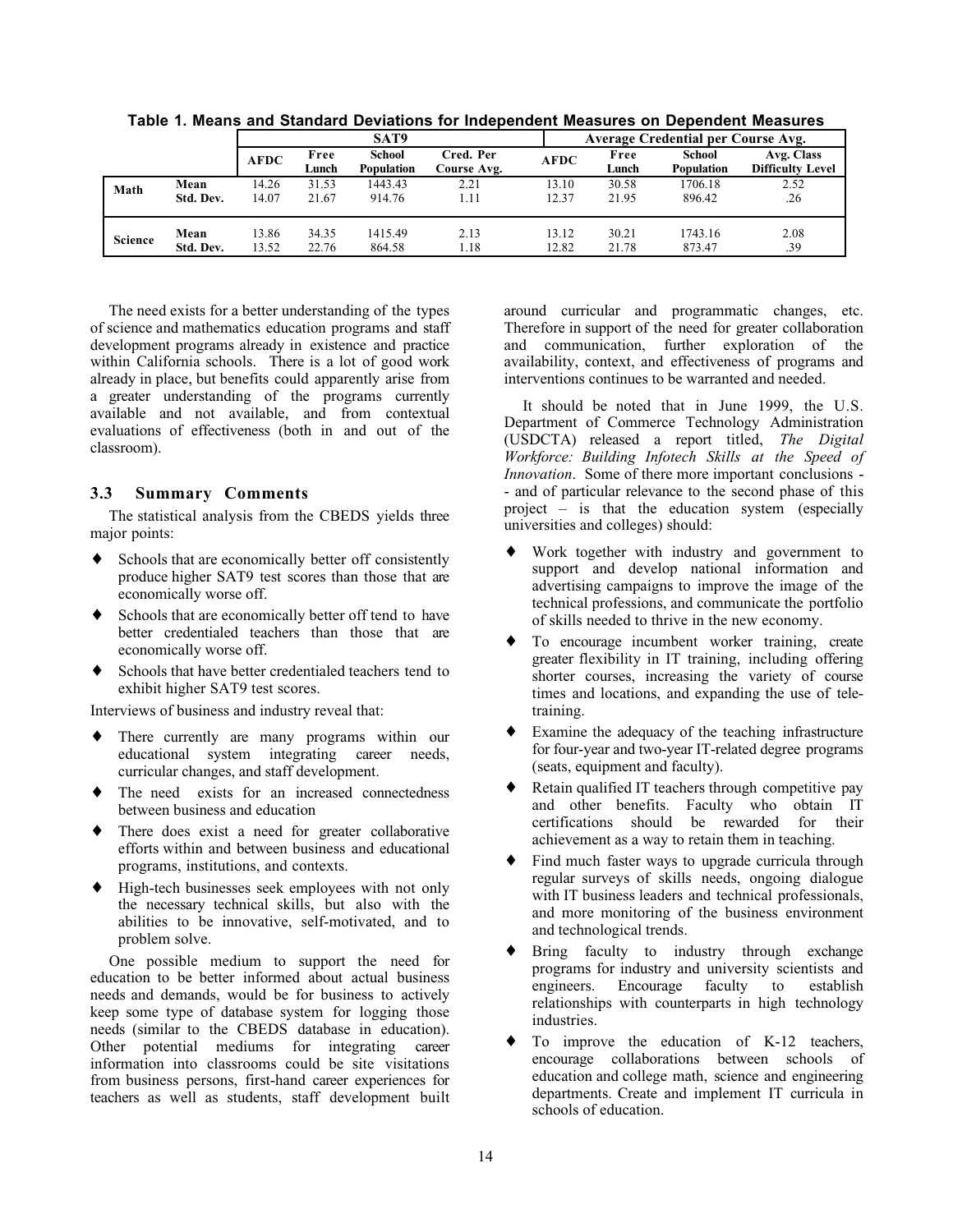- ♦ Develop partnerships between science and technology departments, and business schools to provide business majors and MBAs with technical skills, and offer people graduating in non-IT fields some courses in IT.
- ♦ Provide hands-on opportunities for students to gain real-world experience in high technology industry and technical careers. Bring professionals with realworld experience into the classroom at all levels.
- ♦ Aggressively recruit women and minority faculty for science and technology programs at the K-12 and college levels.

## **4. Conclusion**

One valuable outcome of this study is that it has begun to design a survey system that might be useful for identifying many of the needed workforce preparation elements. This study has provided a basic groundwork for the identification of perceptions among those in the science and technology industry in respect to workforce development and needs. While this study is not yet complete, the use of data from other surveys and organizations has helped to establish an initial picture on the current state of which skills and abilities are being desired and which are still requiring development.

It is only hoped that the information being provided in this study will help to inform both public and private policy in order to make a stronger and more competitive workforce, economy, and society. First, once those in the education system -- especially teachers -- have a better idea what it is that industry needs, both teacher and student preparedness for the rigors of a well-rounded curriculum are within grasp. This may most readily manifest itself in changes in curriculum and competency requirements. Second, once industry is better able to articulate its needs, and receive a well-educated graduate pool, the economic and social benefits will emerge. One immediate possibility is the previously mentioned information system implemented across industries to continuously gather data on the changing demands of the workplace as well as what skills are lacking among those entering. The possibilities for effective restructuring within our system of education include comprehensive teacher education, allignment of integrated curricula to careers, effective communications between institutions, and appropriately availing the information to the students.

#### **4.1 Policy Recommendations**

A strong recommendation is made even at this point in this study to encourage businesses and industries to begin maintaining in-house databases that seek to identify site- and industry-specific workforce "needs' and to examine how well those needs are being met. To this end, a strong communications link between industries and schools would be a major step in providing constant access and information between these two dependent institutions.

This project (coupled with its ability to tap into changing workforce needs and demands to help better prepare a competent and innovative workforce) provides necessary and timely indicators for business, industry, and education. We invite you to examine and review this project at: http://ccst.ucr.edu.

#### **4.2 Recommendations for California**

On May 26, 1999 this Education and Workforce Report (Phase I) was presented to the CCST Council in Long Beach, California and included the following recommendations to the Governor as deliberated by the CCST Council:

The key question is: *What can be done to improve California's workforce infrastructure for Science and Technology?*

#### **California needs a clearer and more trustworthy picture of industry needs and resources**

♦ Develop a timely and comprehensive needs assessment system from business and industry - a California Basic Educational Data System (CBEDS) equivalent providing survey information from Science and Technology businesses

**California needs to build a coherent program of Science and Technology schooling to meet tomorrow's needs**

Coordinate legislative and administrative curriculum, instruction, and assessment programs to ensure K-12 science, math, and technology programs meet the full range of needs

**California needs to ensure that tomorrow's generation of teachers in math, science, and technology are an adequate and effective foundation for improved instruction**

- Insist on higher standards and the end of emergency permits and "patches" and encourage National Board for professional Teaching Standards (NBPTS) certification
- Enhance recruitment, preparation, and ongoing professional support for Science and Technology teachers, including in-service and post-graduate programs
- Enact legislative penalties for out-of-subject teaching assignments
- Require every certified high school teacher to have multiple certification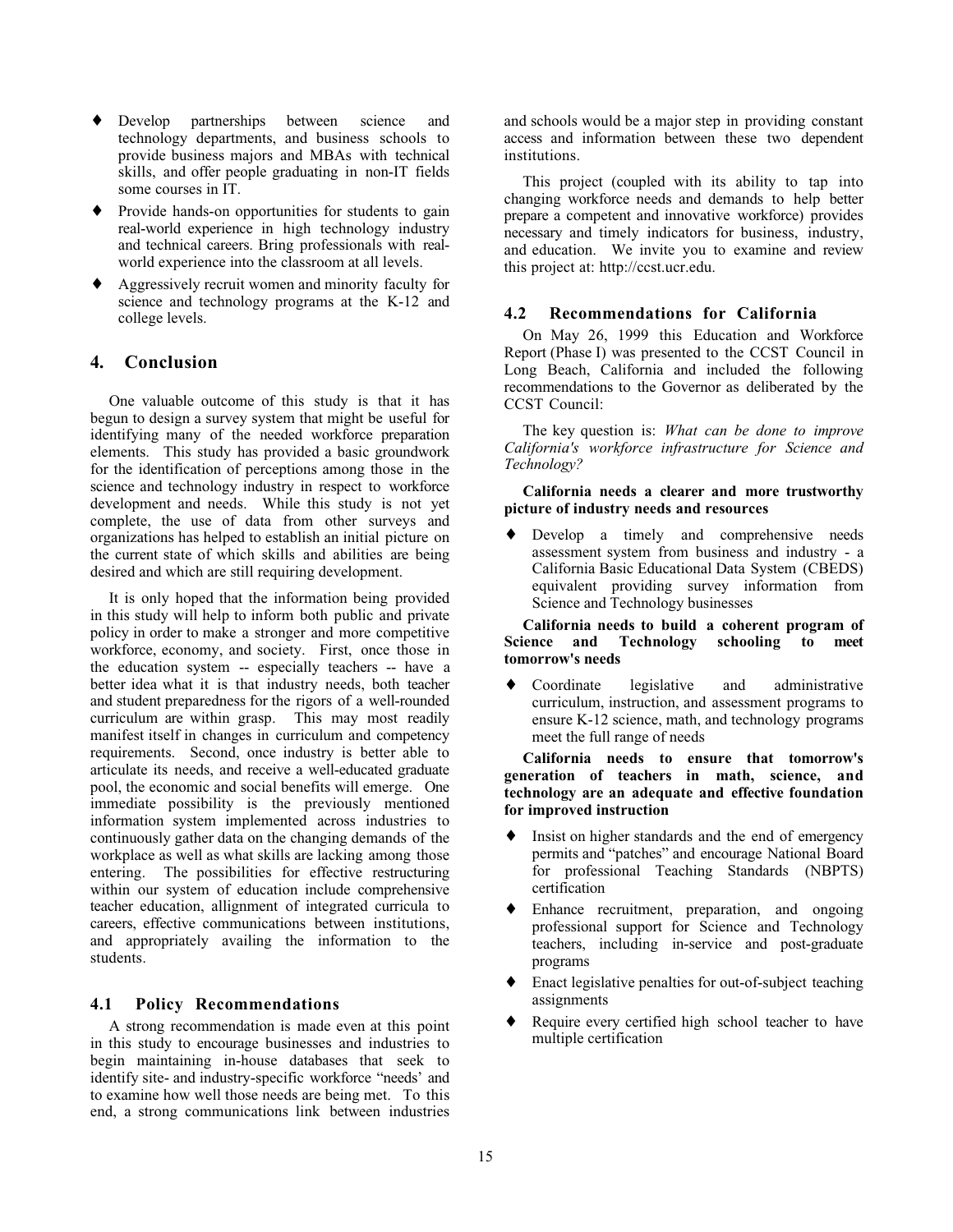**California needs to inform high school students about Science and Technology careers**

- ♦ Create University and Business connections with high schools
- ♦ Require science, math, and technology teacher preparation to include some experience in career linkages for students

## **5. Research Design and Methodology**

#### **5.1 Phase I**

In terms of this study's research design, two facets were critical for this project -- the sites and the survey instruments. The CCST plan called for the investigation of three high-tech industries: Aerospace, Biotechnology, and Telecommunications. For logistical reasons, the sites selected were Southern California-based. The selection criteria itself encompassed a wide variety of industries -- large and small, corporate and private, well established and relatively recent.

The initial tasks of this project included four major aspects:

- ♦ Investigate the demand for a skilled workforce by industry sectors that include the Aerospace, Biotech, and Telecommunications fields. A total of five firms were selected.
- ♦ Develop and administer a survey and interview instrument that is designed to categorize the perceived needs at all organizational levels by gathering data through vertical slices. Structured interviews of selected participants were conducted to obtain a fuller picture of survey responses.
- ♦ Obtain quantitative data on the case study firms' high tech "people" needs. Thus the gathering of data provides insights into what drives these resource needs. Sources for high-tech personnel who have been hired were identified.
- ♦ Analyze the data with the objective of developing a coherent portrait of industry needs that reveal common themes along with variations.

This study reports the views of Owners, CEOs, Managers, and Human Resource Managers of Science and Technology firms in the Southern California area. The companies used in this study represent firms ranging from one to over a five thousand employees.

All participants responded to a mail survey conducted in the winter of 1998 and an on-line survey in the spring of 1999. The distribution of questionnaires was achieved in two ways: First the California Council on Science and Technology delivered an invitation to participate along with the questionnaire to the leaders of organizations, who then distributed the surveys (See Appendix B) to a sample of individuals. Second an on-line version of the

questionnaire was posted on the CCST web site allowing other respondents to post their responses.

The data collected reflects responses obtained through an initial pilot study.

The breakdown of respondents is as follows:

- Owners/CEOs: Two Owners/CEOs from major Southern California Bio-Technology firms
- Managers/Team Leaders: Three team leaders from leading Aerospace and Telecommunications firms in the Southern California area
- Human Resource Managers: Ten human resource managers from a major Southern California Aerospace firm

The initially questionnaire was presented to an organization leader who directly had the capacity to distribute to other respondents in the firm. The interview obtained from that participant aided in an understanding of the goals and employee make-up of the company, as well as perceptions on the survey's questions.

The initial distribution of the questionnaire was on November 02, 1998. Mailings were followed soon after by email and follow-up phone reminders. The on-line questionnaire was created in January 1999. A total of 80 paper-based questionnaires were distributed. Due to the groundbreaking nature of attempting to gather employee data from business and industry, we unfortunately found our initial response rate to be low (15%). Thus an online component to the survey was created to help generate more data. All data in this report are based on questionnaires returned by January 15, 1999. The paperbased distributions resulted in a total of 14 returned questionnaires.

Design of the survey instrument was done by Calfee, Levy, and Fleisher and was based on previous instruments that were designed to measure attitudes regarding perceptions of business needs and the related educational issues of meeting those needs. The academic and career research of John Krumboltz at Stanford University (1986) was instrumental in the creation of this survey instrument. Several open-ended questions were included in the survey to provide more in-depth detail to supplement the respondents' answers. (For the entire survey instrument see Appendix B).

All interpretation of the data in the report was done by Calfee, Levy, and Fleisher.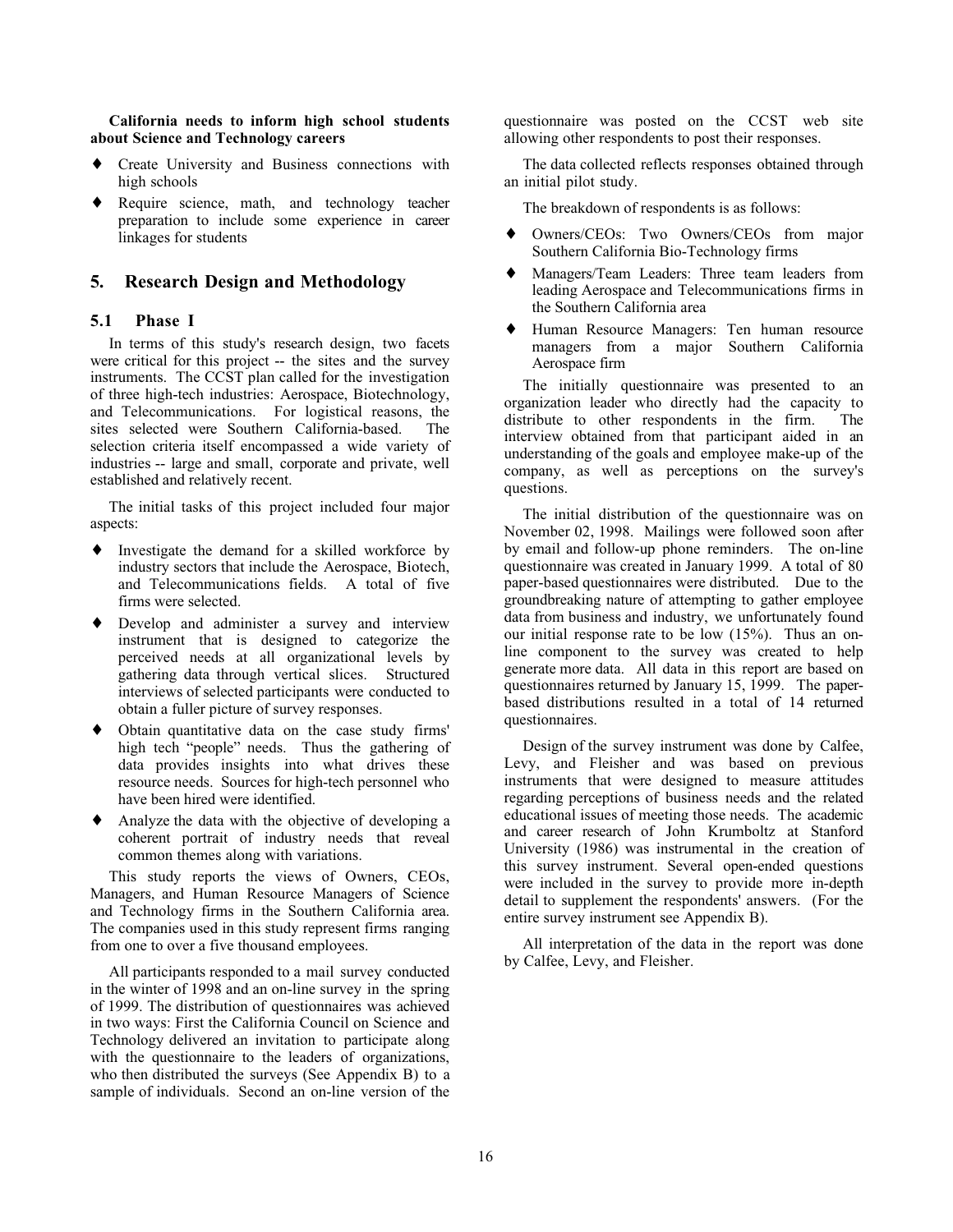## **5.2 Phase II**

### **5.2.1 Part 1: CBEDS Data Analysis**

*Research Design.* The first stage of this work was to assemble in compact form several sources of existing data. For instance, the California Department of Education (CDE) has compiled information about SAT9 standardized test scores in recent years as well as the California Basic Educational Data System (CBEDS).

The State data do have some shortcomings, to be sure. They constitute unverified reports by teachers of their teaching assignments and student characteristics and by administrators of various facets of the school context. Data are not available on individual students. Nonetheless, the data will allow us to assess several hypotheses about the middle-high school pipelines. Examining variations among districts and schools based on overall demographics should also offer insights into the present state of affairs. For instance, we looked at what ways do schools and districts serving high- and low-SES communities vary in the level of course and teacher qualifications in science and math.

Based on these findings, we designed interview protocols for approaching several local districts and high schools, to obtain more in-depth and validated perspectives on how the system is operating. The Inland Empire offers an unusual chance to examine a system under reform because of the intense outreach activities in place during the past few years. Local districts and the University have given particular attention to tracking the progression of students through the high school years onto a "UC-eligible track," and thence through the application and admission routes.

CERC (the California Educational Research Collaborative located in the School of Education) has constructed a ten-year data base of CBEDS records that have been "cleaned" and prepared as an SPSS file; we gained access to this data base for exploratory analysis of course-taking trends across time for the entire State. Merging the recent SAT9 scores with these data is relatively straightforward, allowing a school-level analysis of relations between teacher/course resources and standardized student achievement. Recognizing the numerous problems in this level of aggregation, the analysis does nonetheless offer some insights into trends

In a summary, this is what was done with the data:

Analyze CBEDS data regarding the *nature of the quality of education in the K-12 system*.

- a. A comparative analysis was done with existing data as mentioned above
- b. Major trends were extracted from current CBEDS analysis focusing on one time period -- 1997
- c. Variables to be analyzed in this data focused on the following areas:
	- i. Teacher credential areas
	- ii. What courses teachers are teaching versus those areas they are actually trained in
	- iii. Region / Socio-economic Status (SES) as it pertains to qualified teachers and students prepared for rigors of science and technology fields
- d. SAT-9 tests scores as they relate to region, and student taught by qualified/unqualified teachers based on credential orientation

*Methodology.* Analysis of the CBEDS Database was done using SPSS version 9.0, and includes the presentation of several types of statistical analysis. To begin with new variables had to be created from the existing data that better captured the information that we were trying to obtain. For instance, variables that focused on math and science credentialed teachers were created by constructing a variable composed of the type of credential a person held and if that particular person was teaching a math or science course. In this way we could create a rubric of best to worst credentialed teachers per courses that they taught.

Another variable that was created from the existing data set was based on the type of math and science courses taught at each school – from advanced to basic. Lastly, a variable was created to find the average math SAT9 score and average science SAT9 score for each school. SAT9 scores were obtained for the top 100 schools with the best-credentialed teachers in math and science. Best credentialed meant that they were fully credentialed to teach and had a secondary specialized credential in math or science. SAT9 scores were then obtained for the bottom 100 worst credentialed teachers. Worst credentialed meant that they held less than full credentials or none at all. They also had no secondary specialization in math or science. SAT9 scores were obtained this way due to the limitation in the format that they were presented to us, which ultimately affected the way they were merged into the CBEDS database. Other variables that were used came provided in the data set; these included the school's population size (measured in student totals) and SES measures (AFDC and Federal Free School Lunch program).

Once the variables necessary were created, the data file was aggregated to the school level. For the science focused, this yielded a data set of 821 schools, for the math focus, a data set of 838 was created. The CBEDS data comes as an information file compiled of teacher self-reported information. In order to make the data more meaningful, especially in terms of across school comparisons, the data were collapsed into school-level. This collapsing of data meant that average credential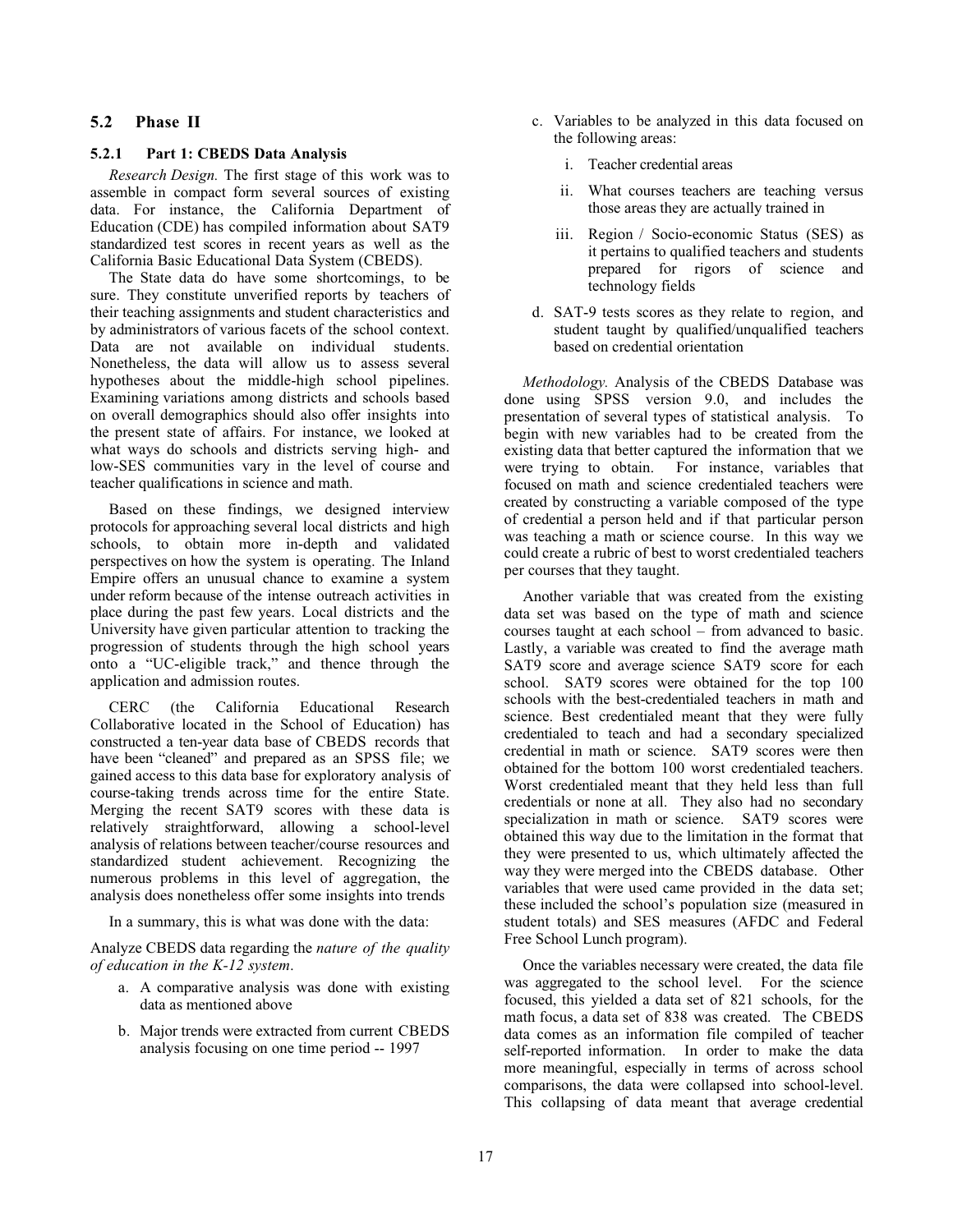quality and average class type would be used in the analysis, instead of individual teacher-to-student-to-test score. This limitation makes the relationship weaker between teacher credential and SAT9 score and SES, but does not obscure the relationship completely. In fact, if scores were to be obtained for individual students, or by the teachers who taught those students, we are confident that a stronger relationship would emerge.

After the aggregations (one for math and one for science) were completed, a zero-order correlation matrix of independent and dependent variables was run to look for significant relationships. Once identified, a linear regression was run to test for the expected predictors of student performance (SAT9 scores) and Teacher Credentialing.

## **5.2.2 Part 2: Interviews with Business and Education**

Three 'think tank' type group interviews were set up during the month of July 1999 at the School of Education at the University of California, Riverside. Hi-Tech business persons (owners and managers), ducational persons (higher education faculty, program directors, administrators, district personnel, school personnel, teachers and practitioners) were contacted.

Contacts were made by way of an initial letter of invitation sent via mail. Respondents were grouped into one of the three scheduled meeting dates and times based upon respondents' convenience and availability. The actual group meeting was conducted accordingly: (1) introductions and project background discussed, (2) group discussions and interviews. The interview questions were structured in a funnel-type format beginning first with a broad, open-ended question, "What if anything could high school teachers bring into their classrooms to better inform and engage their students about careers available to them after having completed their post-secondary education?" The following categories were then presented as a framework for further discussion: applied curriculum, teaching personal skills, teacher education and training, trouble shooting, data needed, graduation requirements and college entrance. (See Appendix D for Interview Protocol).

## **6. Acknowledgements**

All of the Participants from Business and Industry Alvord Unified School District

American Electronics Association (AEA)

Association of American Universities (AAU)

Business Resource, Assistance, and Innovation Network (BRAIN) Plan

California Department of Education (CDE) California Department of Employment Development (EDD) California Community Colleges (CC) California Council on Science and Technology (CCST) California Educational Research Cooperative (CERC) Council of Chief State School Officers (CCSSO) Council on Competitiveness Desert Sands Unified School District Inland Empire Economic Partnership (IEEP) Los Angeles County and South Bay Regions National Science Board (NSB) National Science Foundation (NSF) Riverside Unified School District (RUSD) South Bay Economic Development Partnership (SBEDP) Sandy Jacobs, Mayor Pro Tem of El Segundo San Bernardino County Superintendent of Schools (SBCSS) Secretary's Commission on Achieving Necessary Skills (SCANS) Joe Aro and Tod Sword of SBEDP John Immerwahr and Public Agenda University of California at Riverside (UCR) U.S. Department of Commerce

# **7. Appendix A: Immerwahr Public Agenda Report (Review and Analysis)**

*Taking Responsibility: Leaders' Expectations of Higher Education*

By John Immerwahr, January 1999 Conducted and Reported by Public Agenda For The National Center for Public Policy and Higher Education

*Question.* The report addresses the question, "What are the concerns of those most involved with decisionmaking about higher education, and what do they see for the future?"

*Method.* A mail survey was conducted across the United States. Responses were received from 601 business, government and education professionals (professors, higher education deans and administrators, government officials, business leaders). Questions were asked in the following areas:

♦ Problems Facing Colleges. Things that may or may not be problems and how serious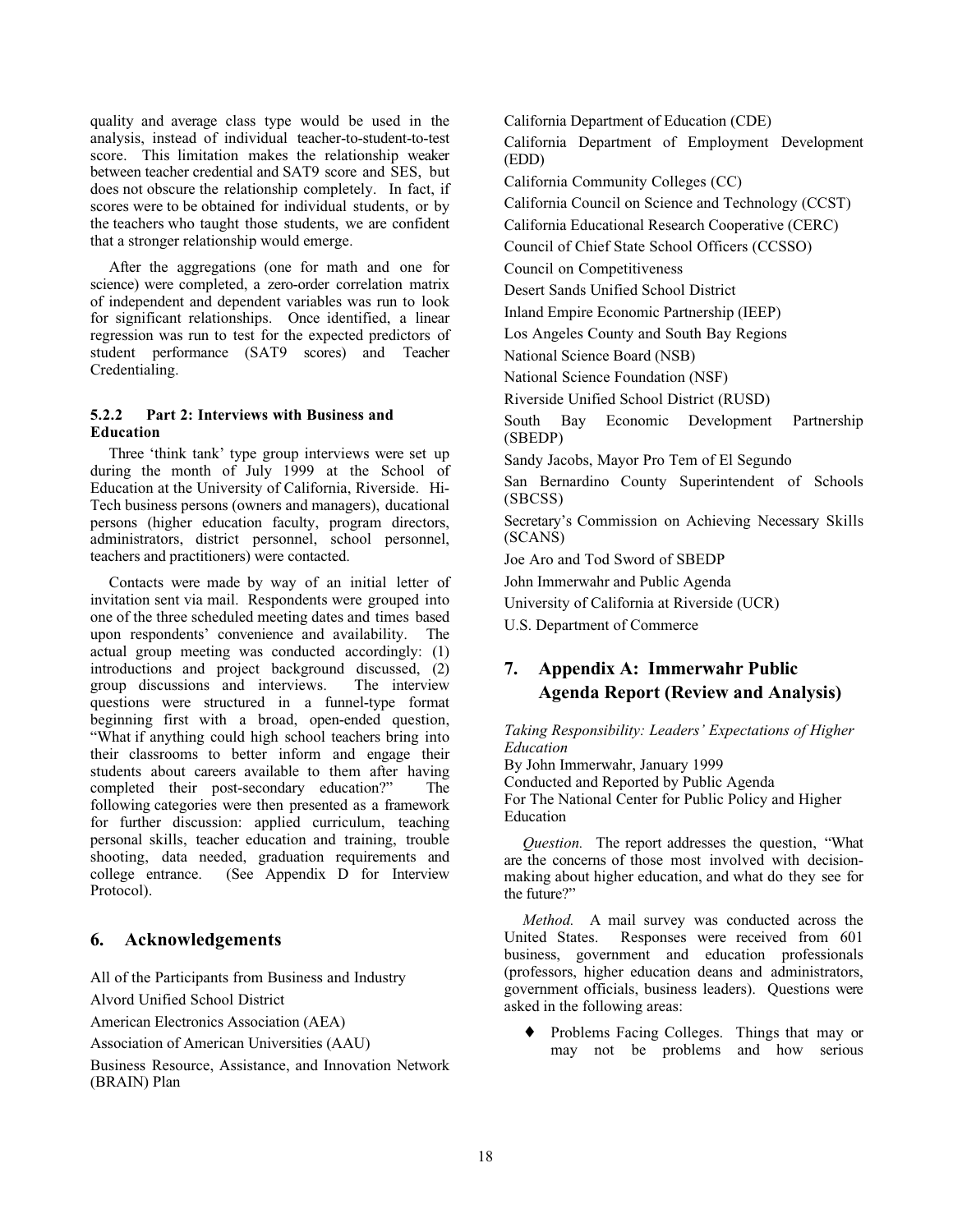- ♦ Access to College: The View of Leaders and The View of the Public
- Impact of Technology. Tenure. Improvements. Attendance.
- ♦ Comparison of Today's Colleges. Now versus ten years ago
- ♦ Curricula. Costs. Responsibility for Paying. Opportunity.
- ♦ The Goals of a College Education. Droupout Rates.
- ♦ Attitudes Toward Colleges and Higher Education.
- ♦ College as Compared to Business Efficiency.

Returned survey questionnaires were obtained from 130 college professors, 163 college administrators and deans, 146 businesses, and 162 government officials. Responses were averaged and tallied per specific questions and levels. Percentages in the "Total" of all respondents categories were each weighed and averaged against a count of 150.

*Results.* The report was delivered in a synopsis and report format, not necessarily as a formal research report and analysis. Response percentages from each of the different respondent groups (professors, college administrators and deans, government officials, business leaders) and totals were tabled and provided for each of the question groups (Problems Facing Colleges, Access to College, Impact of Technology, etc.).

*Interpretation.* The interrelatedness of business and education was addressed. In many respects business leaders noted the need for systems of education to become more efficient, while many education professionals tended to be more focused on education content issues rather than functional efficiency. However there was a common ground that remained constant -business leaders and education professionals agreed on the lack of preparedness of students entering higher education.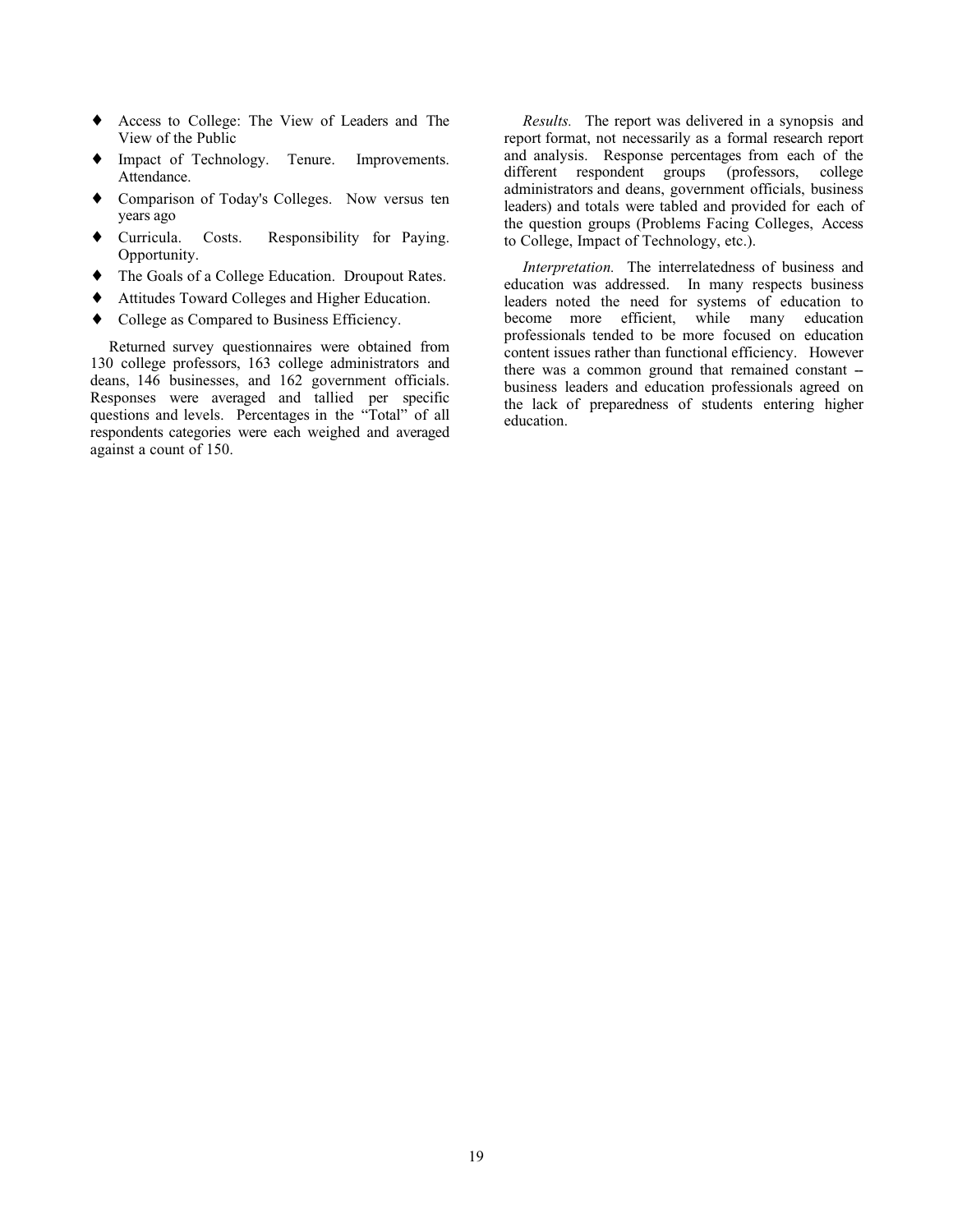### **8. Appendix B - CCST Survey Instrument**

#### **California Council on Science and Technology Needs Assessment Survey**

Thank you for taking time to fill out the *California Council on Science and Technology Needs Assessment Survey*. Our goal is to assess the needs of growth industries such as those found in the biotechnology, aerospace, and telecommunications fields. By discovering the needs and skills required of these important industries, we are better able to prepare the educational system to meet those needs.

The following survey consists of two pages (both front and back). The survey itself should take no longer than 15 minutes to fill out. Aside from filling out the survey, we ask that you make comments (if you feel necessary) in the margins to any aspect of the survey that you find lacking or needing of improvement. To better match industry needs with the educational system, it is important that we ask the "right" questions. Your participation in this survey will help us to shape the best possible measuring instrument.

It will probably be some time before all the information is processed and initial drafts of reports written. Please feel certain that your name, or the name of your company, will never be used in any report or publication using information obtained from this study.

Because we may require follow up interviews, or simply clarifications, we ask that we be able to contact you again. If we may contact you again, please sign the consent form and provide contact information below. Remember this survey is completely voluntary and you have the right to refuse participation at any time. Again, we assure you that all information and individuals will be kept in strict confidence. All surveys will be coded such that the consent form will be kept separate from the actual survey responses. To ensure further confidentiality, individual respondents will mail back their completed surveys with the included self-addressed stamped envelope.

All of us at the California Council on Science and Technology agree that the success of this project is owed primarily to the cooperation of people such as you who have taken the time to participate. Thank you very much.

Should you have any questions at all regarding this study, please feel free to call Dr. Robert Calfee, project director, at (909) 787-5802, or Charles Levy, research assistant, at (909) 787-5444, or the Human Subjects Review Board at the University of California, Riverside, at (909) 787-5535.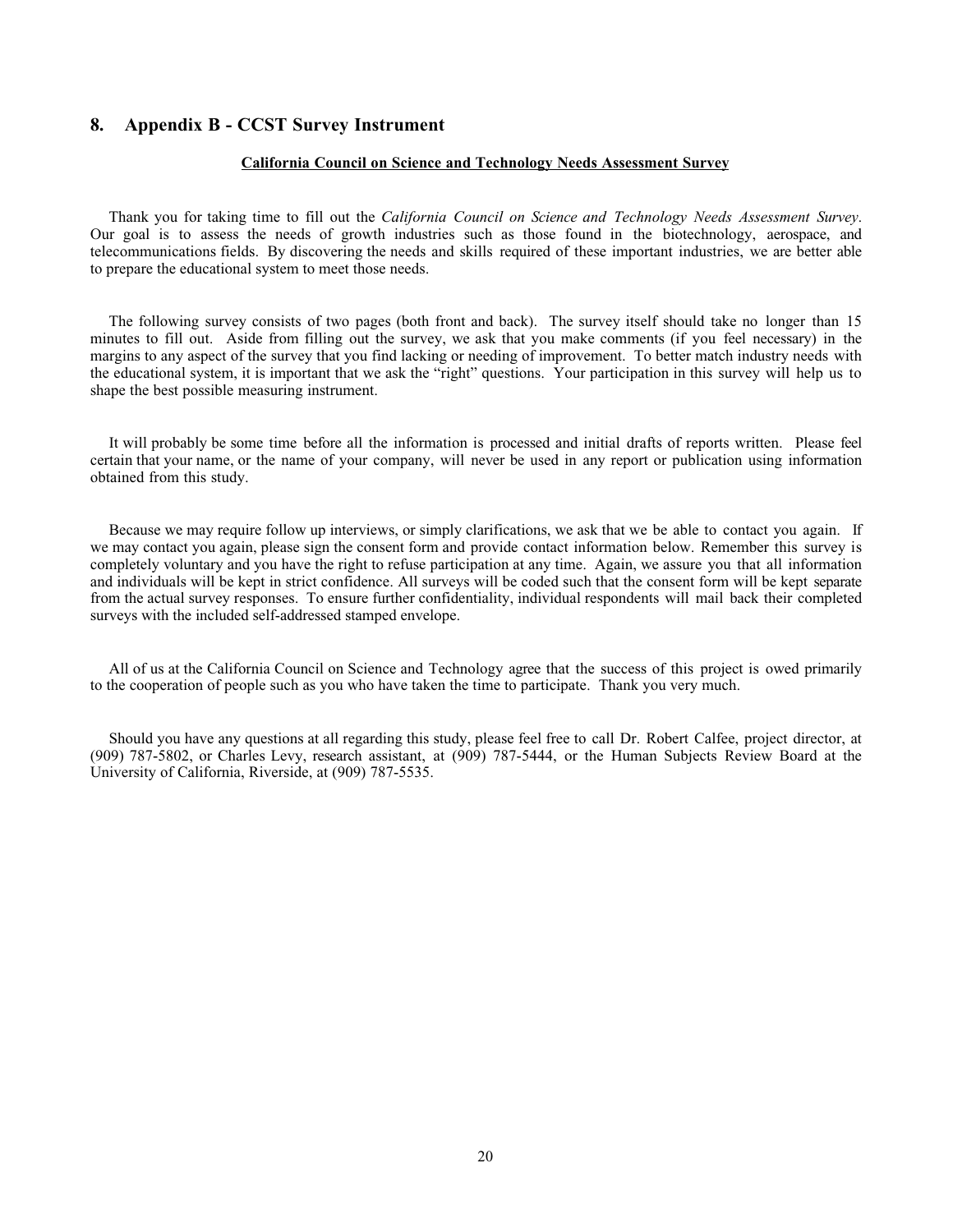#### **California Council on Science and Technology Needs Assessment Survey**

Thank you for your participation in this survey designed to identify and assess the current skill needs (academic, personal, and career) for industry; and how well those needs are being met.

**Instructions**: Sections I - III of this survey are divided into two halves.

- (1) The first half deals with Skills and Abilities that are *needed* in your organization and Skills and Abilities that are actually *received* in your organization. Please rate the following skills and abilities for each of the given categories (Skills Needed and Skills Received on a scale of 1 to 5 (1=Most and 5=Least).
- (2) The second half deals with your opinion on *whose responsibility* it is to provide for that skill or ability. For the following skills and abilities simply check the box of the organization you feel should be providing for the skill or ability.

| <b>Skills/Abilities</b>                              |                                              | Rate on a scale of 1 to 5<br>$(1 = Most and 5 = Least)$ |                              | Please check the box of the organization you feel should be<br>primarily responsible for the skill or ability |                      |                        |                                    |  |
|------------------------------------------------------|----------------------------------------------|---------------------------------------------------------|------------------------------|---------------------------------------------------------------------------------------------------------------|----------------------|------------------------|------------------------------------|--|
| I. Academic                                          | Skills/<br><b>Abilities</b><br><b>Needed</b> | Skills/<br><b>Abilities</b><br>Received                 | <b>High</b><br><b>School</b> | Technical/<br><b>Vocational</b><br><b>School</b>                                                              | Community<br>College | College/<br>University | <b>In-house</b><br><b>Training</b> |  |
| General Science<br>1.                                |                                              |                                                         |                              |                                                                                                               |                      |                        |                                    |  |
| Mathematics<br>2.                                    |                                              |                                                         |                              |                                                                                                               |                      |                        |                                    |  |
| Computer Science (General)<br>3.                     |                                              |                                                         |                              |                                                                                                               |                      |                        |                                    |  |
| a. Use of Applications                               |                                              |                                                         |                              |                                                                                                               |                      |                        |                                    |  |
| b. Programming                                       |                                              |                                                         |                              |                                                                                                               |                      |                        |                                    |  |
| Verbal (General)<br>4.                               |                                              |                                                         |                              |                                                                                                               |                      |                        |                                    |  |
| a. Technical                                         |                                              |                                                         |                              |                                                                                                               |                      |                        |                                    |  |
| Writing (General)<br>5.                              |                                              |                                                         |                              |                                                                                                               |                      |                        |                                    |  |
| a. Technical                                         |                                              |                                                         |                              |                                                                                                               |                      |                        |                                    |  |
| Reading/Comprehension<br>6.<br>(including Technical) |                                              |                                                         |                              |                                                                                                               |                      |                        |                                    |  |
| Critical Thinking (problem<br>7.                     |                                              |                                                         |                              |                                                                                                               |                      |                        |                                    |  |
| solving, decision making, objectivity)               |                                              |                                                         |                              |                                                                                                               |                      |                        |                                    |  |
| Research Skills<br>8.                                |                                              |                                                         |                              |                                                                                                               |                      |                        |                                    |  |
| Foreign Language<br>9.                               |                                              |                                                         |                              |                                                                                                               |                      |                        |                                    |  |
| <b>Social Studies</b><br>10.                         |                                              |                                                         |                              |                                                                                                               |                      |                        |                                    |  |
| 11. Other (Specify):                                 |                                              |                                                         |                              |                                                                                                               |                      |                        |                                    |  |
| <b>II. Personal</b>                                  |                                              |                                                         |                              |                                                                                                               |                      |                        |                                    |  |
| Consideration of Others<br>1.                        |                                              |                                                         |                              |                                                                                                               |                      |                        |                                    |  |
| Physical and Emotional Health<br>2.                  |                                              |                                                         |                              |                                                                                                               |                      |                        |                                    |  |
| Self-Confidence / Coping Skills<br>3.                |                                              |                                                         |                              |                                                                                                               |                      |                        |                                    |  |
| Works well with others<br>$\overline{4}$ .           |                                              |                                                         |                              |                                                                                                               |                      |                        |                                    |  |
| <b>Listening Skills</b><br>5.                        |                                              |                                                         |                              |                                                                                                               |                      |                        |                                    |  |
| Flexibility<br>6.                                    |                                              |                                                         |                              |                                                                                                               |                      |                        |                                    |  |
| Work Ethic (hard working,<br>7.<br>responsible)      |                                              |                                                         |                              |                                                                                                               |                      |                        |                                    |  |
| Commitment<br>8.                                     |                                              |                                                         |                              |                                                                                                               |                      |                        |                                    |  |
| 9.<br>Takes Initiative                               |                                              |                                                         |                              |                                                                                                               |                      |                        |                                    |  |
| Knowledge of Current Events<br>10.                   |                                              |                                                         |                              |                                                                                                               |                      |                        |                                    |  |
| Other<br>11.<br>(Specify):                           |                                              |                                                         |                              |                                                                                                               |                      |                        |                                    |  |

**PLEASE TURN OVER FOR ADDITIONAL ITEMS**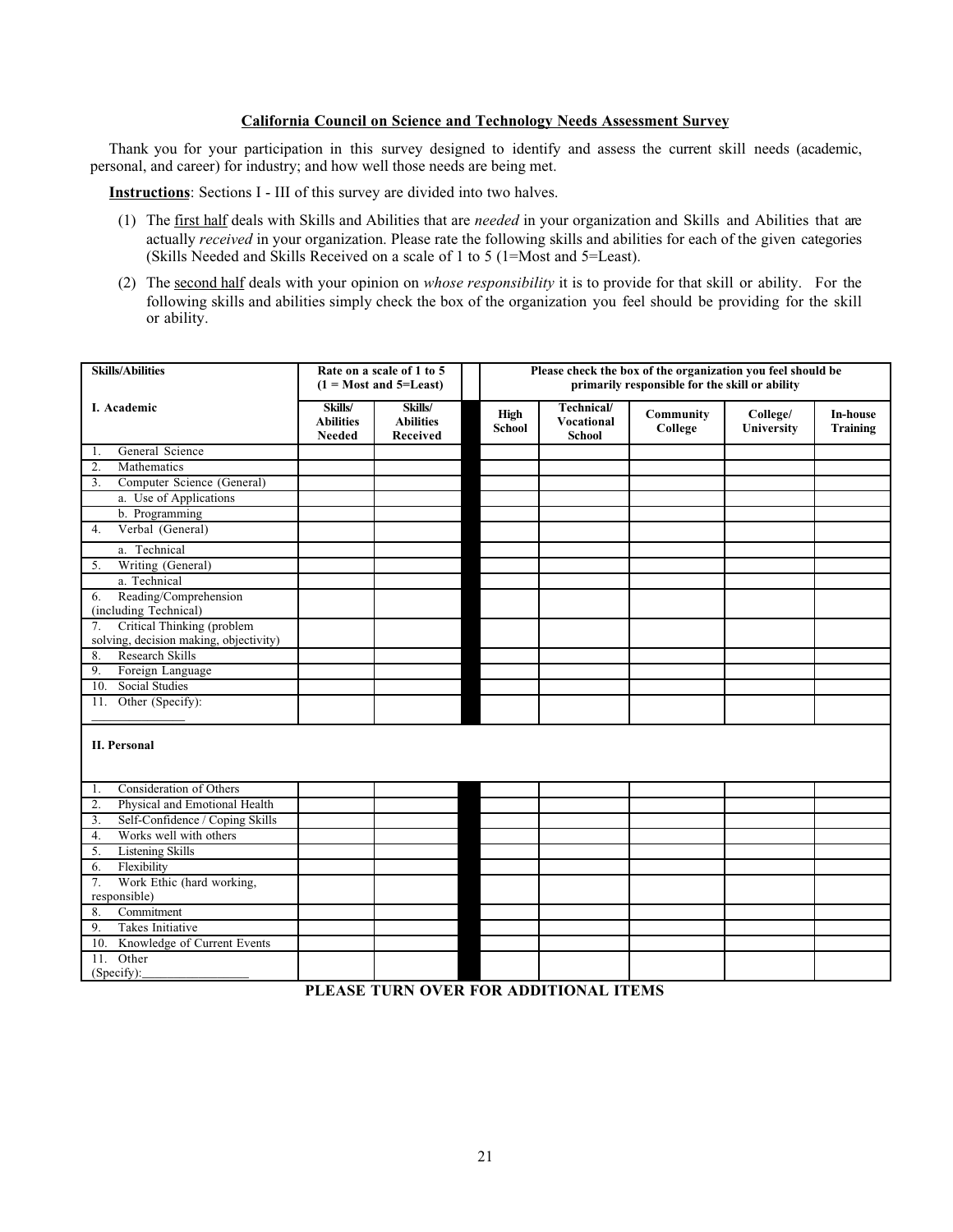| <b>Skills/Abilities</b>                    |                                       | Rate on a scale of 1 to 5<br>$(1 = Most and 5 = Least)$ |                       | Please check the box of the organization you feel should be<br>primarily responsible for the skill or ability |                      |                        |                                    |  |  |
|--------------------------------------------|---------------------------------------|---------------------------------------------------------|-----------------------|---------------------------------------------------------------------------------------------------------------|----------------------|------------------------|------------------------------------|--|--|
| III. Career                                | Skills/<br><b>Abilities</b><br>Needed | Skills/<br><b>Abilities</b><br>Received                 | High<br><b>School</b> | Technical/<br><b>Vocational</b><br><b>School</b>                                                              | Community<br>College | College/<br>University | <b>In-house</b><br><b>Training</b> |  |  |
| Goal Directed<br>1                         |                                       |                                                         |                       |                                                                                                               |                      |                        |                                    |  |  |
| Planning Skills<br>2.                      |                                       |                                                         |                       |                                                                                                               |                      |                        |                                    |  |  |
| Decision-Making<br>3.                      |                                       |                                                         |                       |                                                                                                               |                      |                        |                                    |  |  |
| Competitiveness<br>4.                      |                                       |                                                         |                       |                                                                                                               |                      |                        |                                    |  |  |
| Use of Transferable Skills<br>5.           |                                       |                                                         |                       |                                                                                                               |                      |                        |                                    |  |  |
| Ability to Develop Opportunity<br>6.       |                                       |                                                         |                       |                                                                                                               |                      |                        |                                    |  |  |
| Creativity and Inventiveness<br>7.         |                                       |                                                         |                       |                                                                                                               |                      |                        |                                    |  |  |
| 8.<br>Self-Directedness                    |                                       |                                                         |                       |                                                                                                               |                      |                        |                                    |  |  |
| Ability to work in<br>9.<br>teams/Teamwork |                                       |                                                         |                       |                                                                                                               |                      |                        |                                    |  |  |
| <b>Interview Skills</b><br>10.             |                                       |                                                         |                       |                                                                                                               |                      |                        |                                    |  |  |
| Other<br>11.<br>(Specify):                 |                                       |                                                         |                       |                                                                                                               |                      |                        |                                    |  |  |

## **IV. Spending Grid**

**Instructions:** Imagine being given a \$100 budget to spend on developing skills and abilities needed for your organization. Please appropriate the money accordingly into the given categories (based on the three categories [I-III] above) depending on which institution (high school, technical or vocational school, community college, college/university, or in-house technical training) should provide for skill and/or training development opportunity.

|          | High<br>School | Technical/<br>Vocational<br>School | <b>Community</b><br>College | College/<br>University | In-house<br>Training |
|----------|----------------|------------------------------------|-----------------------------|------------------------|----------------------|
| Academic |                |                                    |                             |                        |                      |
| Personal |                |                                    |                             |                        |                      |
| Career   |                |                                    |                             |                        |                      |

Please explain your rationale for the choices in the above appropriations. We are especially interested in the areas of greatest need for your organization (as identified in Sections I - III above), and how you are focusing or would focus your training to meet those needs.

## **V. Perceived Contributions**

Please indicate the kinds of contributions by both educational and industry that you think would help in preparing the workforce for jobs in the science and/ or technology field. In addition to the above, what do you feel is actually going on at the educational and business levels to prepare the workforce for science and technology occupations?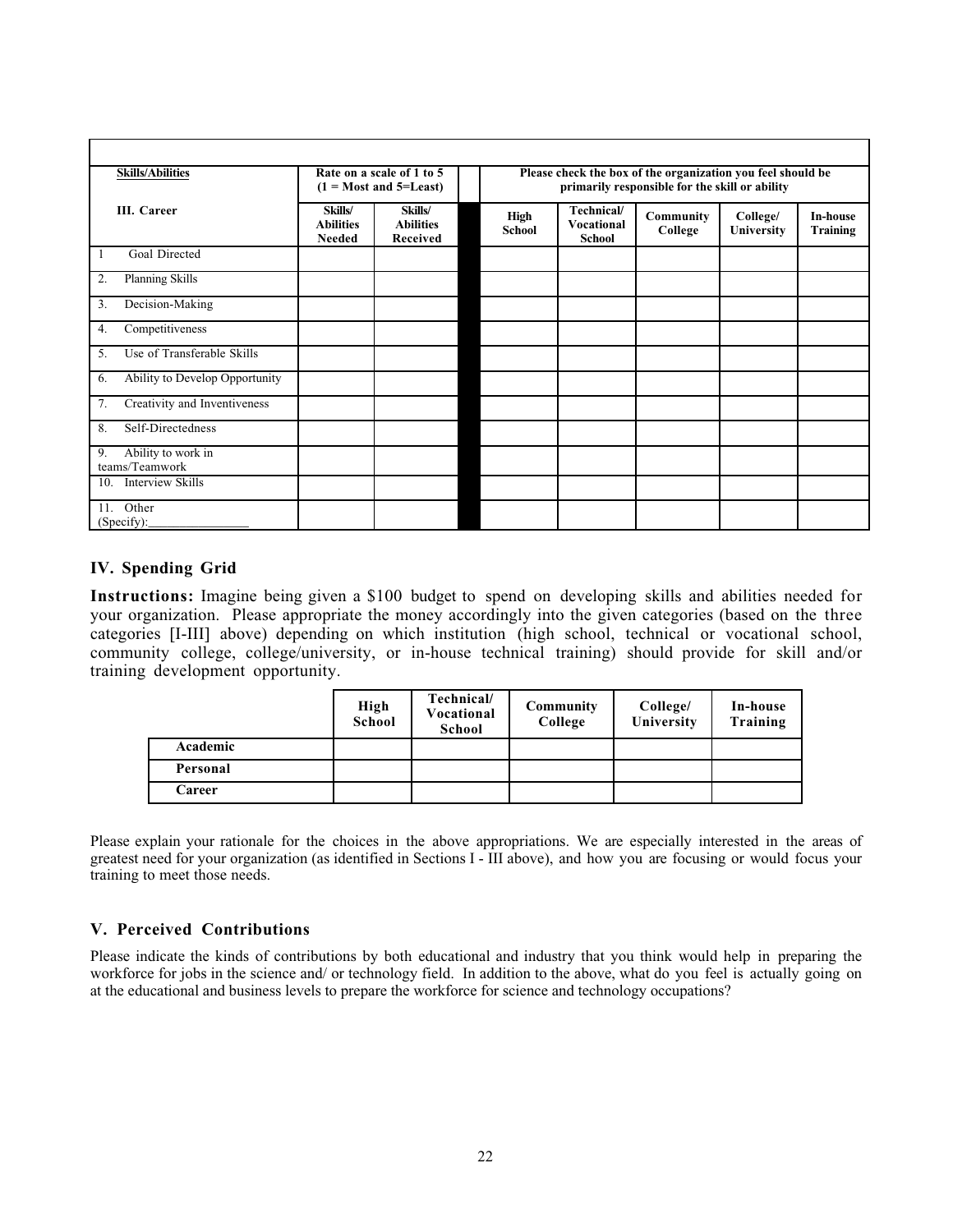## **VI. Demographic Information**

1. Male \_\_\_\_\_ Female \_\_\_\_\_

2. Age  $\_\_$ 

3. Education (Please indicate the furthest education you have attained):

| Some High School                 |
|----------------------------------|
| High School                      |
| Some Community College           |
| Community College                |
| Some Technical/Vocational School |
| Technical/Vocational School      |
| Some College/University          |
| College/University               |

4. What is your position with the organization? \_\_\_\_\_\_\_\_\_\_\_\_\_\_\_\_\_\_\_\_\_\_\_\_\_\_\_\_\_\_\_\_\_

5. What is your title? \_\_\_\_\_\_\_\_\_\_\_\_\_\_\_\_\_\_\_\_\_\_\_\_\_\_\_\_\_\_

6. How long have you been (years and months) with your organization?

7. Did you go through a training procedure in your organization? Y N

8. Are you in a position to train employees? Y N

9. Where did you receive the skills for your current position?

- a. High School
- b. Community College
- c. Technical/Vocational School
- d. College/University
- e. In-House Training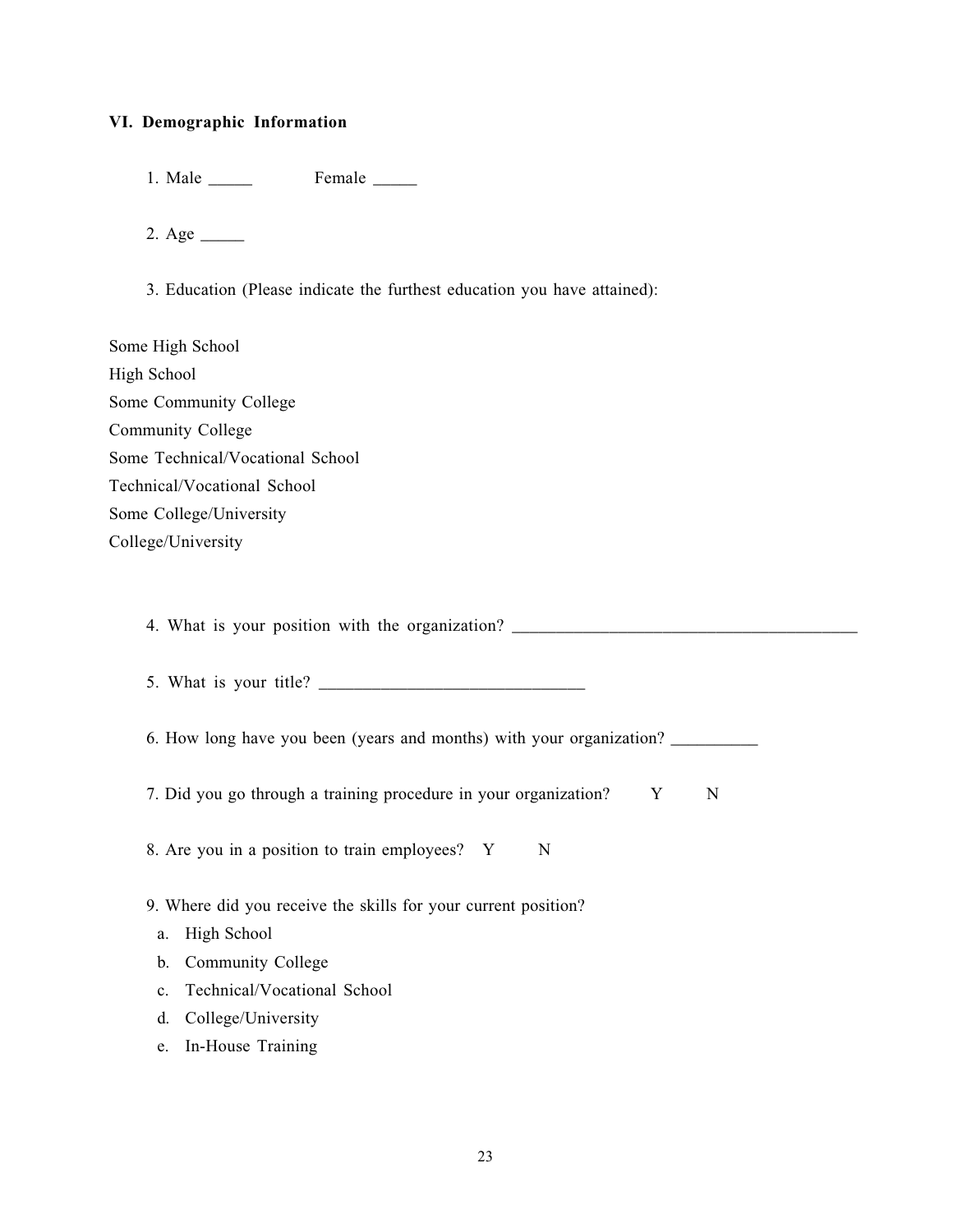# **9. Appendix C - Industry Interview Questions**

- I. Elaborate on selected *skills*
	- A. What is perceived as important and not important -- why?

1. Academic, Personal and Career

- II. Which *institutions* should be providing which skills and why? A. Family, High School, College/University, Community College, Vocational School, or In-House
- III. What are the most important areas needed in *training*?
- IV. The role of *education* (in terms of Science and Technology)
	- A. Contributions toward workforce
	- B. What would you do to change it?
	- C. What is the biggest problem?
	- D. What would you tell Governor Davis regarding education?
- V. *Industry* Responsibility
	- A. What should industry be doing to aid in a more prepared workforce?
	- B. Kinds of training, etc.
- VI. Employer *Perceptions* of Employee (Foreign and Domestic)
	- A. Kinds?
	- B. Attitudes?
	- C. Weaknesses and Strengths (largest and smallest)
	- D. What would you change?
- VII. Own experiences in work world
- VIII. Additional Comments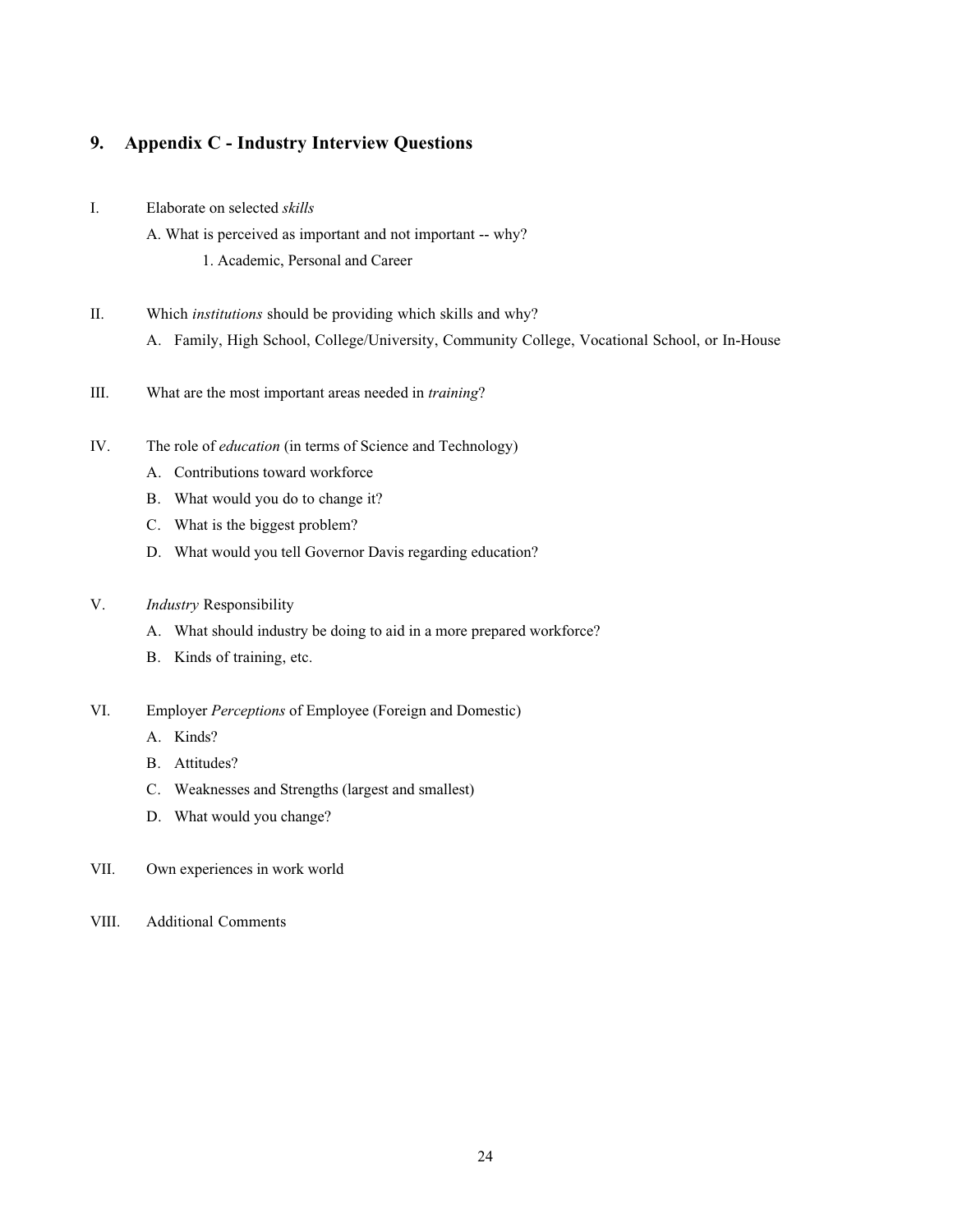## **10. Appendix D - Interview Questions and Protocol for Roundtable Discussions:**

## *I. Introductions*

*II. Discussion of Project and Project Framework*

Dr. Robert Calfee, Dean, School of Education, UCR Charles Levy, Department of Sociology, UCR Steven Fleisher, School of Education, UCR Review of Project Summary

*III. Group Interview / Discussion Questions*

#### *Opening Question:*

*What can high school teachers 'bring' to their classrooms to help inform and engage students regarding careers after they have finished their post-secondary education?*

#### *Categorical Question Areas:*

- A. *Applied Curriculum*
- B. *Teaching Personal Skills*
- C. *Teacher Education and Training*
- D. *Troubleshooting*
- E. *What Data Do We Need*
- F. *Graduation Requirements & College Entrance*
- G. *Other*

## *IV. Participants' Background Information*

A. *Follow-Up Information*